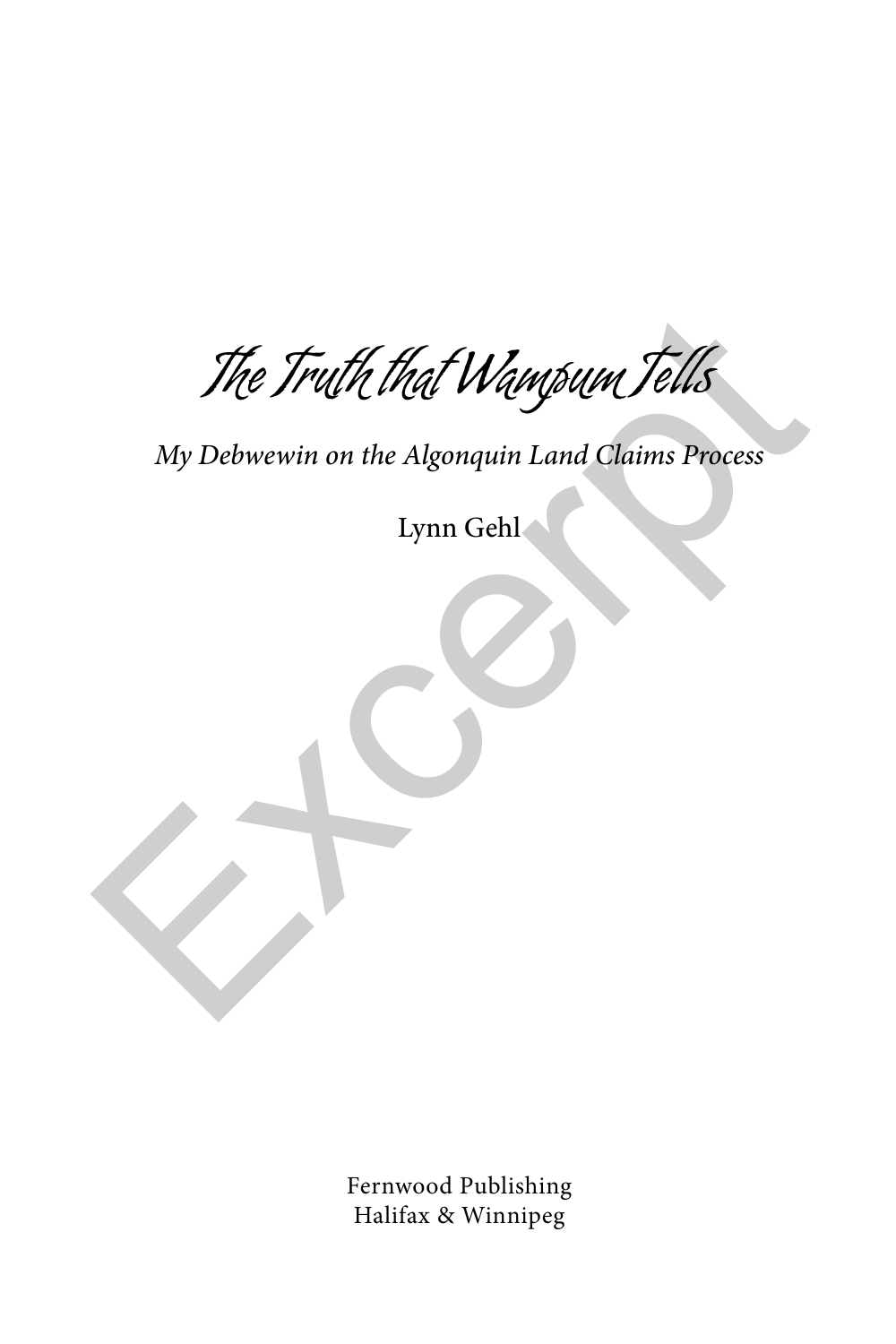#### Copyright © 2014 Lynn Gehl

All rights reserved. No part of this book may be reproduced or transmitted in any form by any means without permission in writing from the publisher, except by a reviewer, who may quote brief passages in a review.

> Editing: Jessica Antony Cover design: John van der Woude Cover photo: Anette McLaughlin All other photos by Nikolaus K. Gehl and Lynn Gehl Used with permission. Printed and bound in Canada by Hignell Book Printing

Published by Fernwood Publishing 32 Oceanvista Lane, Black Point, Nova Scotia, B0J 1B0 and 748 Broadway Avenue, Winnipeg, Manitoba, R3G 0X3 www.fernwoodpublishing.ca

Fernwood Publishing Company Limited gratefully acknowledges the financial support of the Government of Canada through the Canada Book Fund and the Canada Council for the Arts, the Nova Scotia Department of Communities, Culture and Heritage, the Manitoba Department of Culture, Heritage and Tourism under the Manitoba Publishers Marketing Assistance Program and the Province of Manitoba, through the Book Publishing Tax Credit, for our publishing program. Copyright © 2014 Lynn Gehl<br>
All rights reserved. No part of this book may be reproduced or transmitted in<br>
any form by any means without permission in writing from the publishery<br>
excert by a reviewer, who may quote brief





Library and Archives Canada Cataloguing in Publication

Gehl, Lynn, 1962-, author The truth that wampum tells : my debwewin on the Algonquin land claims process / Lynn Gehl.

> Includes bibliographical references and index. ISBN 978-1-55266-659-3 (bound)

1. Algonquin Indians--Ontario--Claims. 2. Algonquin Indians-- Ontario--Government relations. 3. Algonquin Indians--Canada-- Government relations. I. Title.

E99.A349G42 2014 971.3004'9733 C2013-908697-8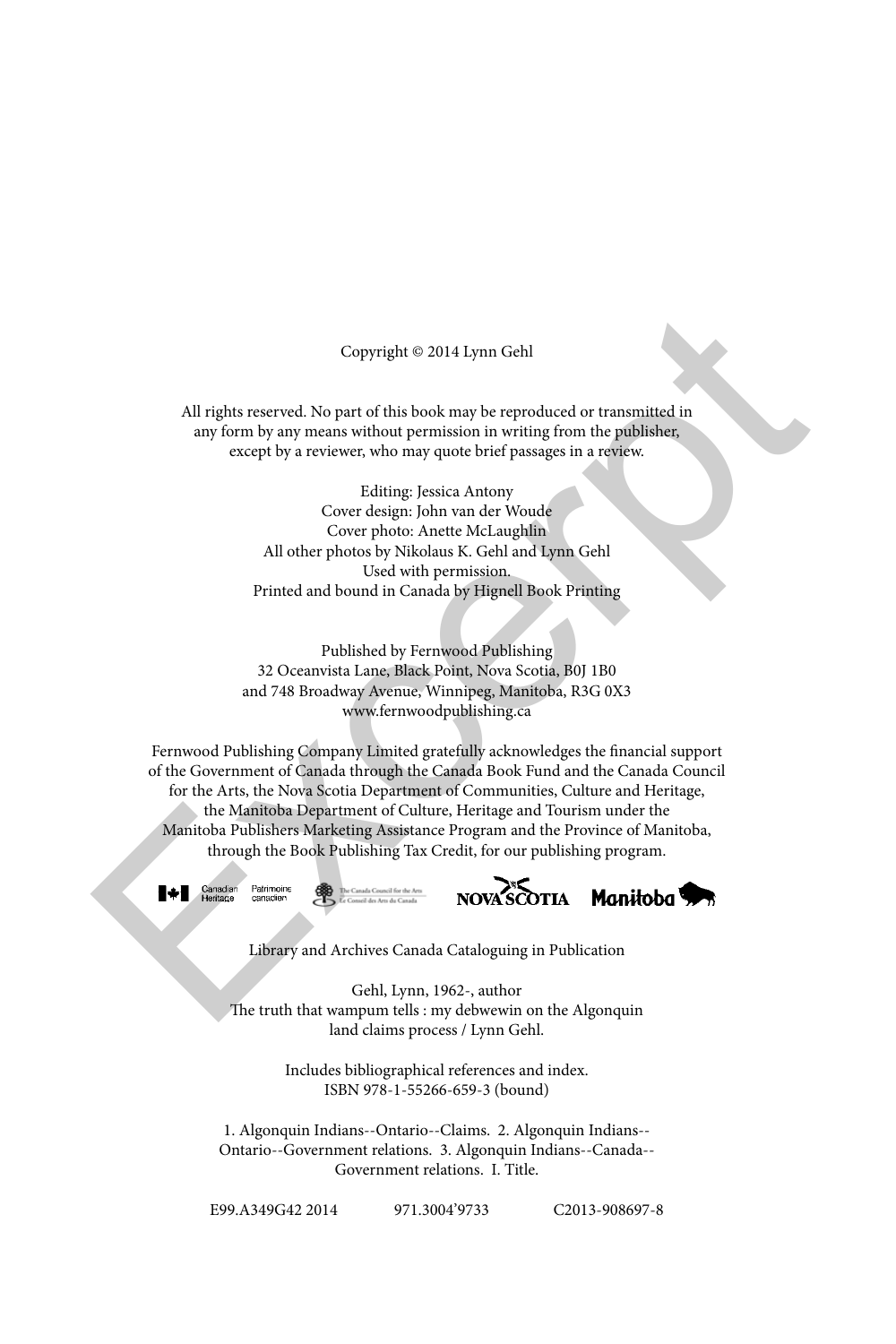# **Contents**

| 1.               | Learning About the Algonquin Land Claims                              |  |
|------------------|-----------------------------------------------------------------------|--|
|                  |                                                                       |  |
|                  |                                                                       |  |
|                  |                                                                       |  |
|                  |                                                                       |  |
|                  |                                                                       |  |
|                  |                                                                       |  |
|                  |                                                                       |  |
|                  | Important Background on the                                           |  |
|                  |                                                                       |  |
|                  |                                                                       |  |
|                  |                                                                       |  |
| 2.               |                                                                       |  |
|                  |                                                                       |  |
|                  |                                                                       |  |
|                  | Recognizing and Disenfranchising Algonquin:                           |  |
|                  |                                                                       |  |
|                  | Canada Denied Algonquin History:                                      |  |
|                  |                                                                       |  |
|                  |                                                                       |  |
|                  |                                                                       |  |
| $\overline{3}$ . |                                                                       |  |
|                  |                                                                       |  |
|                  |                                                                       |  |
|                  | The Difference Between the Treaty and Land Claims Processes:          |  |
|                  |                                                                       |  |
|                  |                                                                       |  |
|                  |                                                                       |  |
| 4.               | The Algonquin Negotiation Representative Election                     |  |
|                  |                                                                       |  |
|                  | The Canadian National Exhibition and the Big Canoe: Heart Knowledge76 |  |
|                  |                                                                       |  |
|                  |                                                                       |  |
|                  |                                                                       |  |
|                  |                                                                       |  |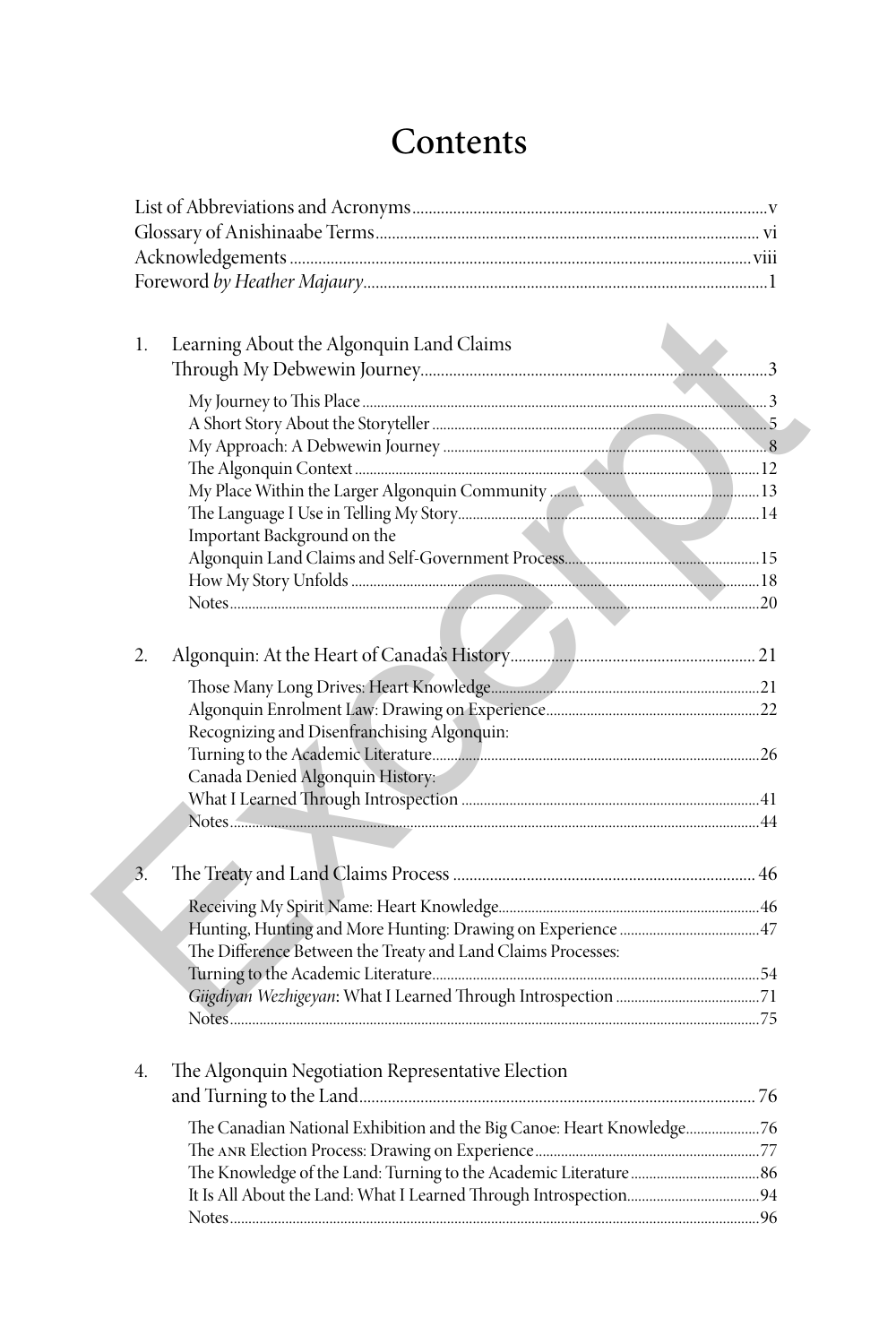| The Role of Good Governance: Turning to the Academic Literature  106        |
|-----------------------------------------------------------------------------|
| Canada the Heartless Nation State: What I Learned Through Introspection 128 |
|                                                                             |
|                                                                             |
|                                                                             |
|                                                                             |
|                                                                             |
|                                                                             |
|                                                                             |
|                                                                             |
|                                                                             |
|                                                                             |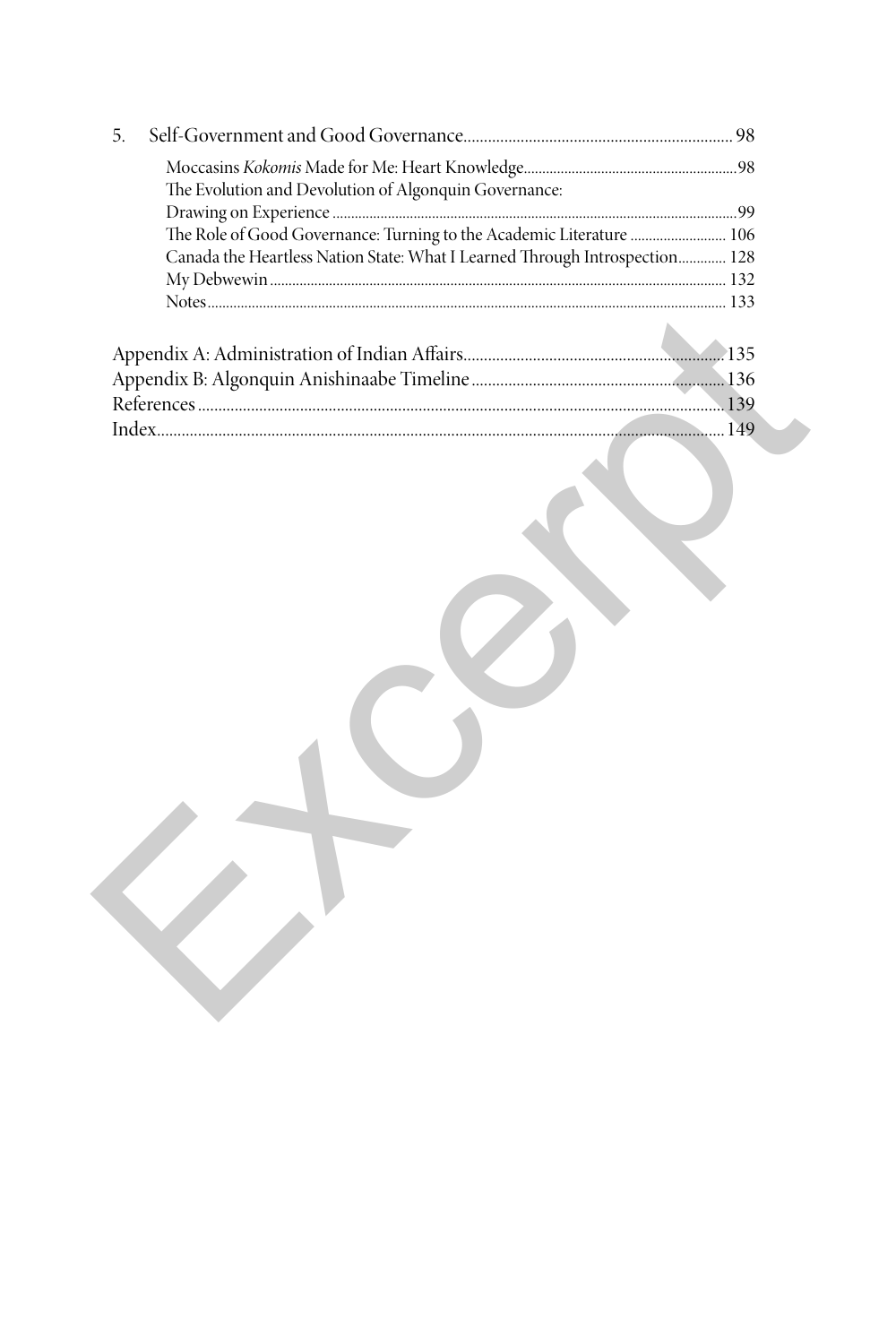## List of Abbreviations and Acronyms

| <b>AAFNA</b>  | Ardoch Algonquin First Nation and Allies                         |
|---------------|------------------------------------------------------------------|
| AEL           | Algonquin Enrolment Law                                          |
| AIP           | Agreement in Principle                                           |
| <b>ANND</b>   | Algonquin Nation Negotiations Directorate                        |
| ANR           | Algonquin Negotiation Representative                             |
| <b>ANTC</b>   | Algonquin Nation Tribal Council                                  |
| <b>BC</b>     | British Columbia                                                 |
| <b>BCTC</b>   | British Columbia Treaty Commission                               |
| <b>CNE</b>    | Canadian National Exhibition                                     |
| <b>DOI</b>    | Department of Justice                                            |
| <b>INAC</b>   | Indian and Northern Affairs Canada                               |
| <b>JBNQA</b>  | James Bay Northern Quebec Agreement                              |
| <b>MNR</b>    | Ministry of Natural Resources                                    |
| NCC           | National Capital Commission                                      |
| <b>ONAS</b>   | Ontario Native Affairs Secretariat                               |
| OPP           | Ontario Provincial Police                                        |
| <b>RCAP</b>   | Royal Commission on Aboriginal Peoples                           |
| SCC           | Supreme Court of Canada                                          |
| <b>UNESCO</b> | United Nations Educational, Scientific and Cultural Organization |
| <b>UNHRC</b>  | United Nations Human Rights Committee                            |
| WHIMASAB      | Whitney-Madawaska-Sabine Algonquin Nation                        |
|               |                                                                  |
|               |                                                                  |
|               |                                                                  |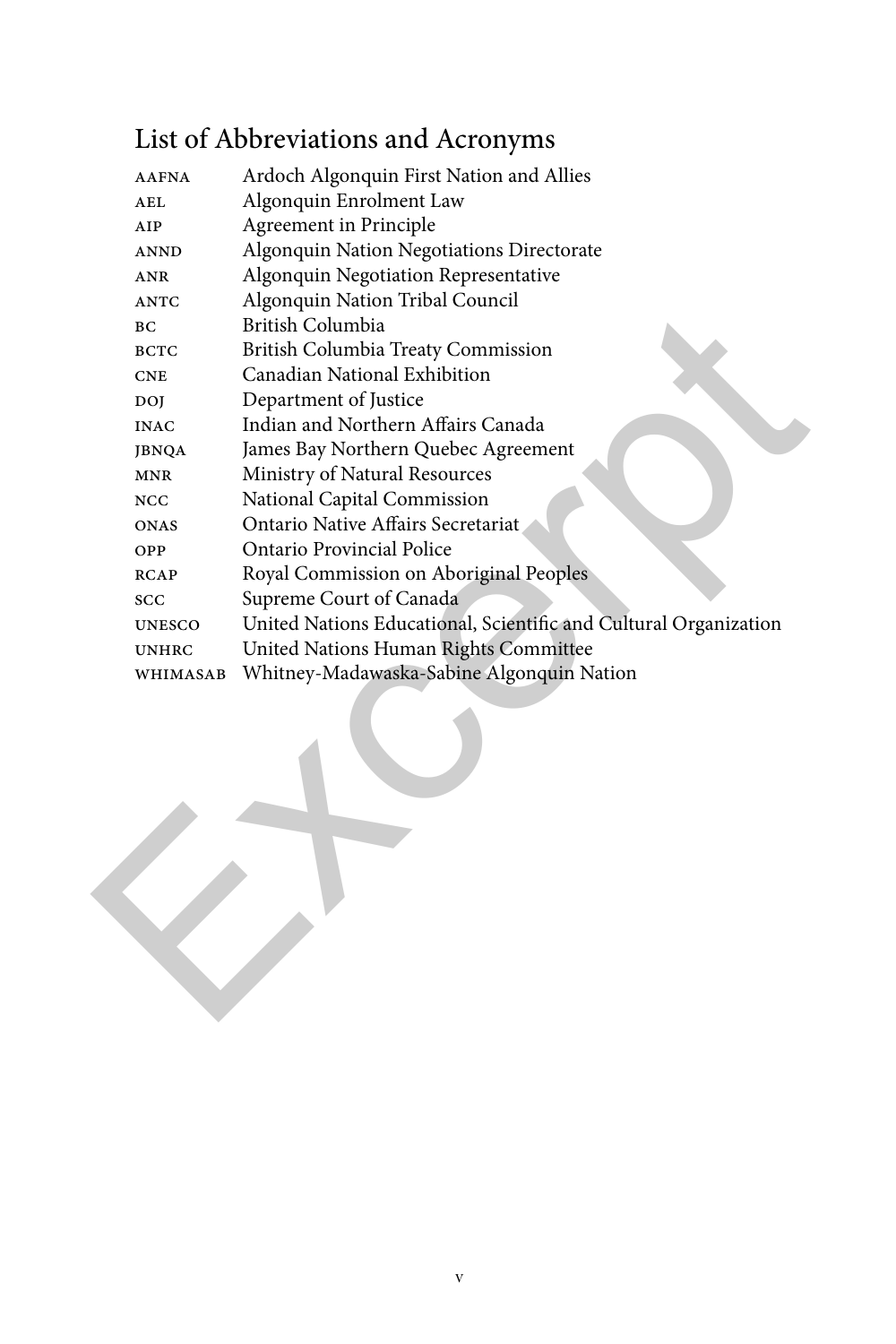### Glossary of Anishinaabe Terms

Anishinabeg/Anishinabek Original people

*chi-miigwetch* thank you

Debwewin Miikan-Zhidchigewin The Truth Road Art of Doing;

*gi-nwendaagininaanig dbaajimowinan* kinship stories *giigdiyan wezhigeyan* speak with fork tongue/cheating

*gitchie chee-man* big canoe Ininwezi We People Here Alone Kiji Sìbì Ottawa River Kitche Manitou Creator/The Great Spirit Kokomis-Giizis Grandmother Moon

*mino-pimadiziwin* the good life

Omàmiwinini Pimwàdjwowin Algonquin way of life

Anishinaabe Original man/Anishinaabe man Anishinaabe-kwe Original woman/Anishinaabe woman *debwewin* a truth that is rooted in both one's heart and mind Debwewin Journey Theorem A way of knowing that involves the heart and mind Debwewin Journey with words Gii-Zhigaate-Mnidoo-Kwe Moonlight Spirit Woman *kokomis* grandmother (Algonquin) *midewiwin* The way of the heart/The good hearted people/The good hearted way *mnoomin/manomiin* Omàmiwinini Algonquin Anishinabeg/Down River People Pikwàkanagàn Beautiful hilly country covered in evergreens Tanakiwin Our homeland *wiindigo* a flesh eating man/a monster/a psychotic or greedy state/a po-Exception II and Solution of the Mayor Constrained Technomics (Mayor Constrained Technomic Schement Technomic Schement Technomic Schement Constrained Schement Schement Schement Schement Schement Schement Schement Schement tential contagion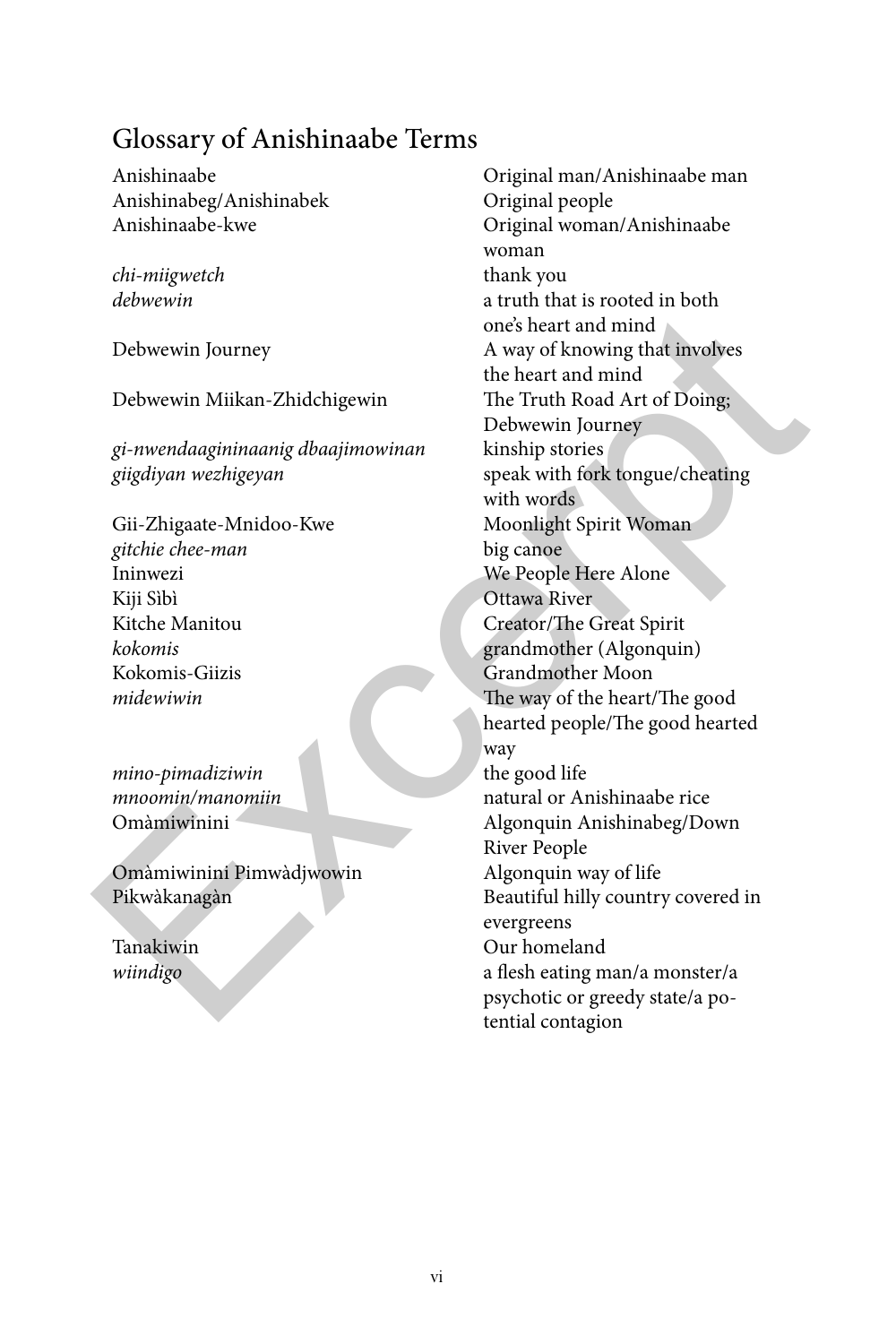Whether or not the goals can pragmatically be achieved, the pursuit of the ideal is often relentless and, to its victims, heartless. Whether or not the goals can pragmatically be achieved,<br>the pursuit of the ideal is often relentless and, to its victims,<br>heartless.<br>(MOHAWK 2000: 13)<br>Emotionless, passionless, abstract, intellectual research is a<br>goddamn

(Mohawk 2000: 13)

Emotionless, passionless, abstract, intellectual research is a goddamn lie, it does not exist. (Hampton 1995: 52)

Church is in your heart. (Andrée Marie Martel, via the oral tradition)

The longest journey, Lynn, is the one between your heart and your head. (Doug Williams, via the oral tradition)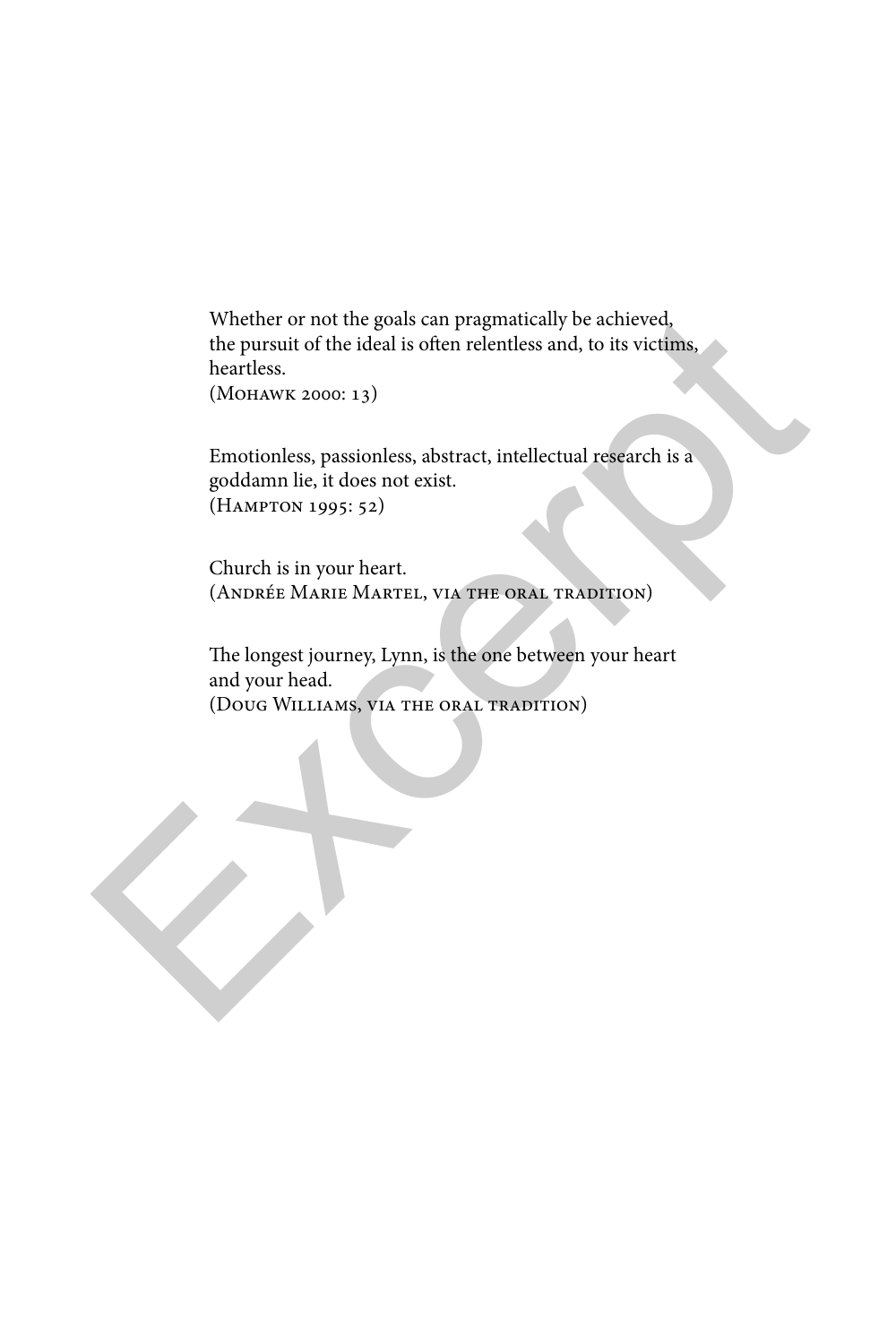### Acknowledgements

In my process of translating my dissertation to book form it is first and foremost Nikolaus K. Gehl that I must say *chi-miigwetch* (thank you) to for his assistance and support. Having a second set of eyes was crucial for me. In addition, all of your work on this book provided me with the time and space necessary to envelop myself in so many knowledge cocoons.

I wish also to say *chi-miigwetch* to Heather Majaury. Your political mindset and oral skills were most helpful to me. *Miigwetch* for always being at the other end of the relationship, and for your words of advice, your encouragement and for being someone who I could rely on. *Miigwetch* also for writing the foreword to my book. As an insider in the Algonquin process who has witnessed my long journey of coming to know, you were the first person who came to mind when I thought about who would be best to write a foreword for my book.

*Miigwetch* as well to my non-Algonquin allies: Robert (Bob) Lovelace, Bonita Lawrence, Marijke Huitema and Susan DeLisle. *Miigwetch* to Jeff Green and Barry Hendry for their informed news coverage of Algonquin events. *Miigwetch* to the anonymous peer reviewers; you will notice that I incorporated many of your suggestions into the book. *Miigwetch* to Wayne Antony, Jessica Antony, Beverley Rach, Debbie Mathers and Brenda Conroy at Fernwood Publishing for seeing my manuscript through to publication.

There are many research and financial institutions that I am very grateful to: the Ontario Graduate Scholarship Program, the Social Sciences and Humanities Research Fellowship Program, the National Aboriginal Achievement Foundation, Casino Rama and the Ontario Arts Council for the two Writers' Reserve Grants. Certainly, in a world where the economic paradigm prevails and remains hegemonic, your recognition of my scholarly achievements and your generous financial support of my effort have made this book and knowledge possible. envelop myself in so many knowledge cocons.<br>
I wish also to say chi-migoweth to Heather Najaury. Your political mindset<br>
and oral skills were most helpful to me. *Mitgwetch* for always being at the other<br>
end orls als lil

While I thank all of these wonderful people and institutions, the interpretations of events in the chapters that follow are solely mine.

A portion of the royalties received from the sale of this book will be donated to the science of behavioural optometry and vision therapy and the effort toward the elimination of blindness due to strabismic amblyopia.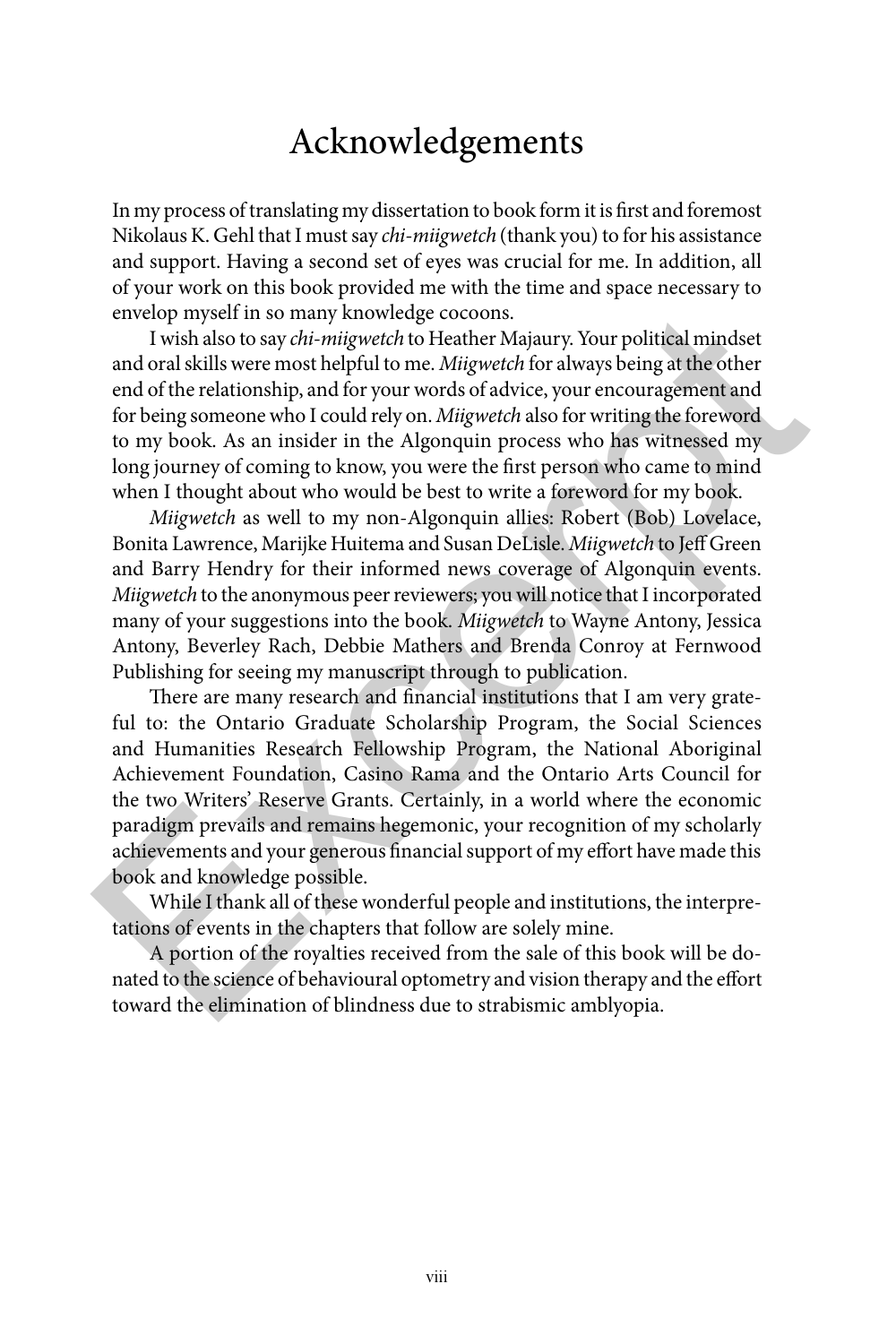### Foreword

It is an honour for me to write the foreword for Dr. Lynn Gehl's book — a first ever insider analysis of the contemporary land claims and self-government process. I met Lynn while working on the Algonquin land claims and selfgovernment negotiation process in 2001 and since that time I have been a steadfast reader of her many community and academic publications. I very much value Lynn's contributions to my own learning process, and her observations offered in this book are no exception as they are disturbing, enlightening and resound with the need for a call to action. This work — offered the same year as the 250th anniversary of the Treaty at Niagara — examines the government policies and procedures that continue to restrain Indigenous nations such as the Algonquin Nation within a colonial paradigm. Her Debwewin Journey analysis is groundbreaking and inspirational to those of us who are still finding our way through the filthy waters of colonization.

My father is of mixed Algonquin ancestry and my mother of Irish and English ancestry. As an Algonquin Anishinaabe-kwe of mixed ancestry I grew up in Algonquin Anishinaabe traditional territory. We lived between Rideau and Otty Lakes in the southern part of what is now called the Ottawa River Valley. My Algonquin ancestors came from rural places and villages today referred to as the Townships of Lavant and Wilberforce, and the Village of Ompah. In remaining on the land as they did, my Algonquin ancestors were never affiliated with a First Nation community as defined by Canada and, as such, remained non-status Algonquin people. While traditional patterns of hunting and gathering as well as a close relationship to the land remained intact, tactical genocide and oppressive colonialism were major forces shaping my family's life ways as well our collective consciousness of who we were. Undoubtedly, the work of thinkers and scholars such as Lynn are crucial to my family's collective ability to decolonize our minds and hearts. fast reader of her many community and academic publications. I very much value I synts contributions to my own learning process, and her observations offered in this book are no exception as they are disturbing, enlighten

It was in 2000 when my family members first enrolled in Algonquin Enrolment Law, which entitled us to be consulted in the Algonquin negotiation process, and for a brief period of time in 2001 I worked with the Algonquin negotiating team. This was during a time of significant political division between the status and non-status Algonquin that resulted in a moratorium on the negotiation process. It was at this time that Lynn and I came to more fully understand that Canada did not respect the Algonquin Nation as sovereign. We also learned that land claims and self-government negotiation processes do not result in a treaty in an international context; rather, land claims are an application of domestic policy within the confines of the colonizing nation state.

While at the time I had a young daughter to care for and needed to focus my attention there, frustrated with the process, and despite a form of blindness that renders text material difficult, Lynn reluctantly dedicated many years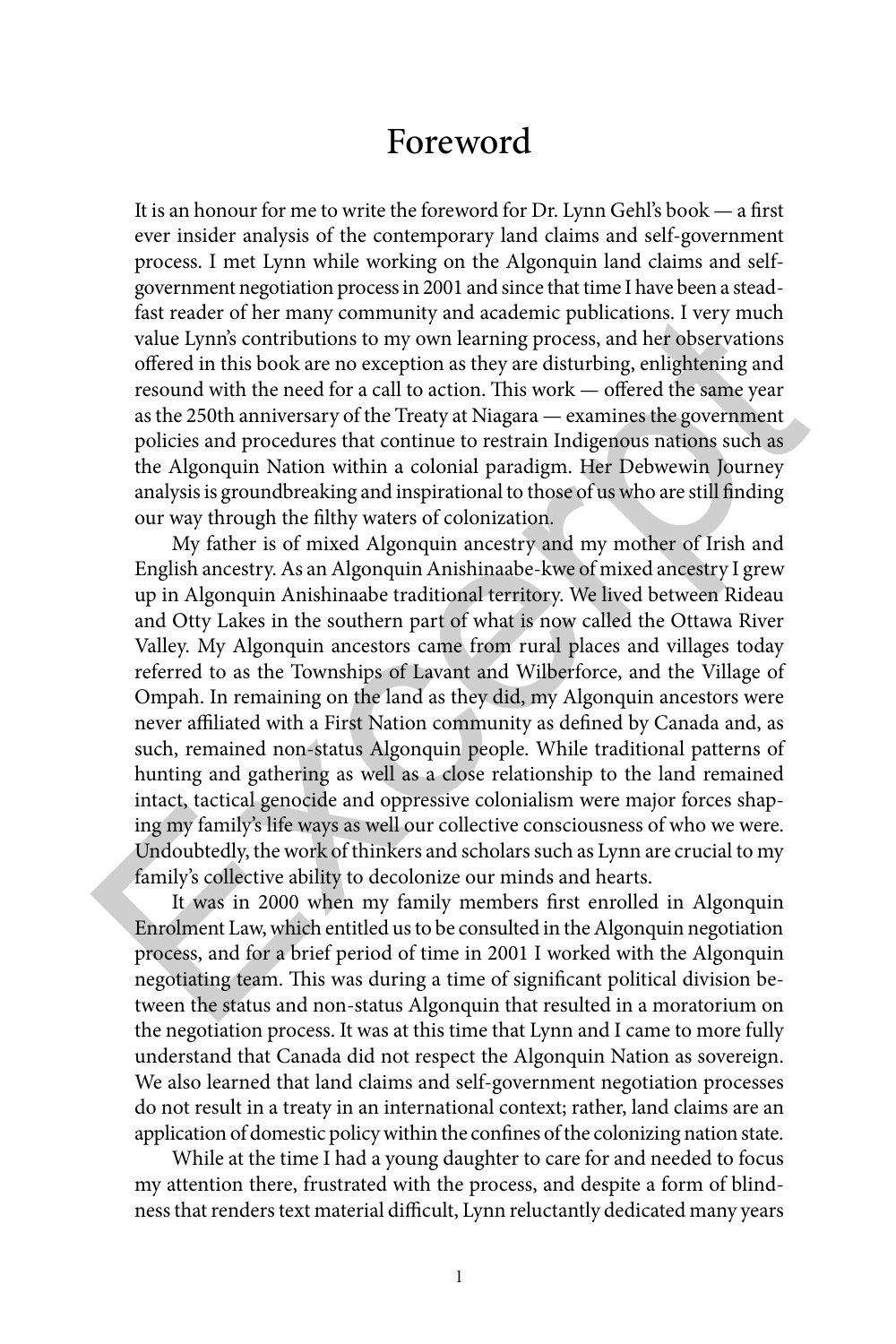of her life to learning what happened to the Algonquin Nation. Through this book, which only offers some of what she learned, Lynn teases out the subtleties of state power in the Algonquin negotiation process. She courageously criticizes the process and captures a specific moment in time that allows the reader to examine and analyze critical incidents in the process. I am inclined to think that when Creator lowered Lynn to Mother Earth it was for her to complete this difficult task of bravery. Indeed, we can all learn from her, as she has fulfilled her responsibility.

Whether you are an Algonquin, Indigenous from another nation, a descendant of settlers, a new immigrant or an ally, if you are curious about the Indigenous-settler relationship in Canada, this book is an important read. However, it remains to be seen what you, the reader, will do with the knowledge gained. In honour of Lynn's effort, I offer for you to take Lynn's story, "It's yours. Do with it what you will. Cry over it. Get angry. Forget it. But don't say in the years to come that you would have lived your life differently if only you had heard this story. You've heard it now" (King 2003: 119). has fulfilled her responsibility.<br>
Whether you are an Algonquin, Indigenous from another ration, a de-<br>
scendant of settlers, a new immigrant or an ally, if you are curious about the<br>
Indigenous-settler relationship in Can

*Heather Majaury Algonquin Anishinaabe-kwe*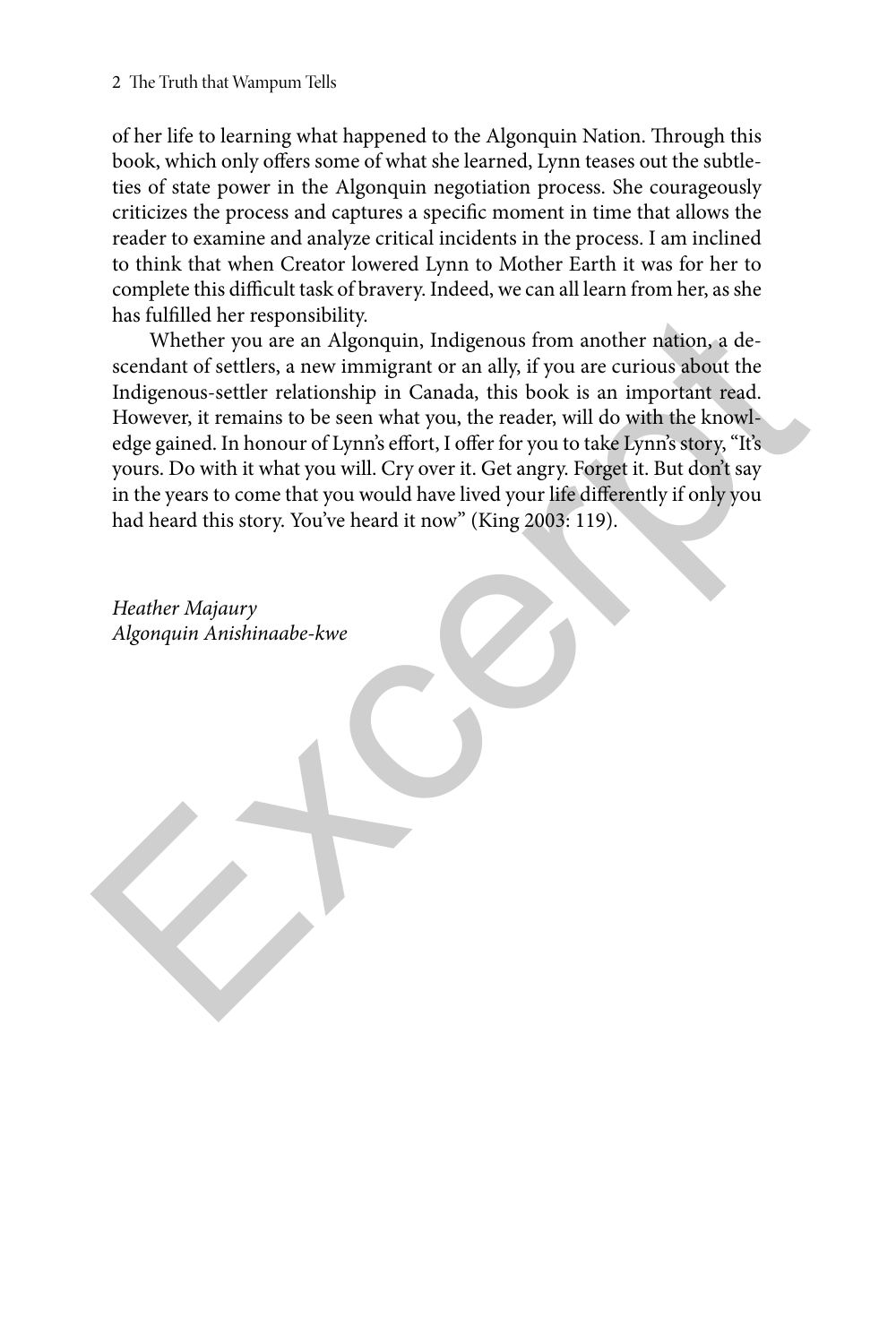## Learning About the Algonquin Land Claims Through My Debwewin Journey

#### My Journey to This Place

When I was in high school and in search of answers to what I was experiencing and why I was experiencing it I was drawn to the hard sciences of atoms and molecules. Eventually, I enrolled in a two-year chemical technology program. Although I was an Algonquin Anishinaabe-kwe, I relied on the Ontario Student Assistance Program because I am not entitled to the treaty rights that Indigenous people registered as status Indians are. After completing the program I worked in the environmental science field for twelve years as a chemical technologist. I was involved in a larger effort of monitoring Ontario's waterways for toxic organic pollutants such as polychlorinated biphenyls, dichlorodiphenyltrichloroethane (or DDT) and resin and fatty acids such as dichlorodihydro-abietic acid and linoleic acid. While I was certainly impressed with the technology and the methods of obtaining knowledge, after some time I began to realize that regardless of the keen analytic skill involved, the technology and the process was not sophisticated enough to change human behaviour. I realized that the enlightenment intellectual project that focusses on rationality is not enough to change how humans engage with and relate to the world. My Journey to This Place<br>
When I was in high school and in search of answers to what I was experienc-<br>
ing and why I was experiencing it I was drawn to the hard sciences of a<br>
ans and molecules. Eventually, I enrolled in

Eventually I returned to school, but this time to university. While wrestling with my reading and writing skills, I began in the discipline of psychology. Because of vision limitations with text and print materials — I am stereo-blind, meaning I only have the use of one eye for sight, while sometimes I have double vision — words seem to float up and off the page, so I only took two courses at a time. I moved at a turtle's pace. During my process of learning and seeking answers I required tutors, editors, disability services and academic skills personnel. Because I was seeking out the mindful knowledge that explained my existence, I took a broad range of courses where every crevice of knowledge placed before me was explored to the best of my ability.

It was in the discipline of anthropology, studying human culture and thus divergent human behaviours, where I was able to begin to make sense of many of my experiences. Through studying anthropology I was able to realize the fundamental role of culture and cultural learning in shaping who people are as human beings. It was here that I was able to understand the effects that cultural loss had on me as a human being and as an Algonquin Anishinaabe-kwe. I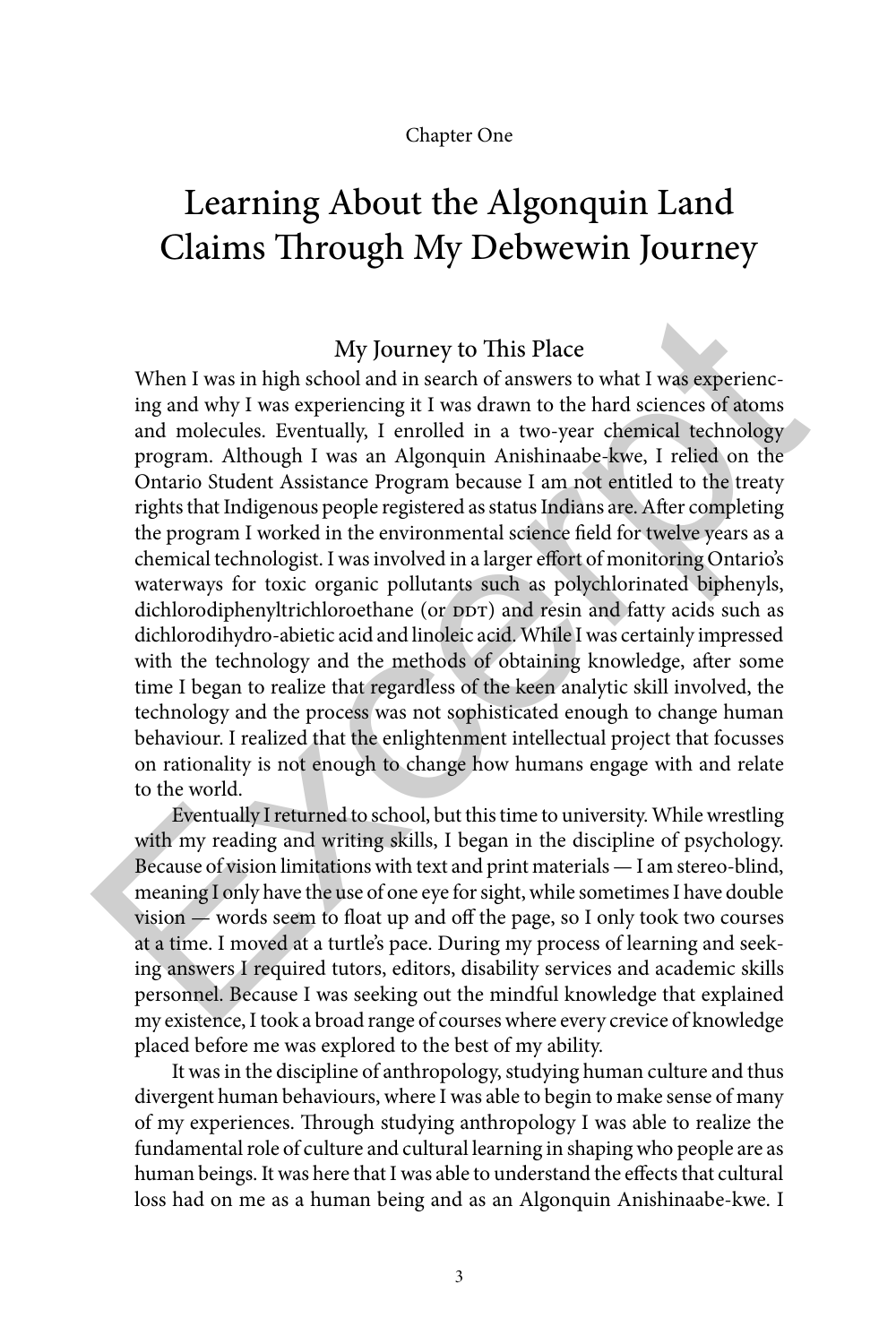learned that to remove culture is to remove one's very ability to be human. I learned that it is through cultural learning that humans learn to hunt, eat, care for children and live *mino-pimadiziwin* (the good life). Essentially, I learned that the very practice of processing knowledge, both feeling and thinking, is culturally shaped and structured.

After I completed my undergraduate degree I wanted to more consciously engage with Indigenous knowledge philosophy and, as a result, I completed both of my graduate degrees in Indigenous studies. My Master of Arts work examined more closely identity and the history of the sex discrimination in the *Indian Act* (Gehl 2013). The experience of personal identity and sex discrimination within the *Indian Act* was a topic that I continue to live. Understanding the colonial and legislative history is important, as generations of my ancestors had been denied who they were because of the racist and patriarchal assumptions codified in the various legislative acts and that have culminated in the current *Indian Act*. Gaining this knowledge was useful in helping me understand who I am and my own location in society. Despite the *Indian Act* amendments that took place in 1985 and 2011, much of the sex discrimination continues (Eberts 2010; Gehl 2006; Gehl 2012c). Indian and Northern Affairs Canada<sup>1</sup> (INAC) continues to deny status registration to many people, myself included. In my process of trying to become registered as an Indian, I initiated a section 15 *Charter of Rights and Freedoms* challenge regarding the continued sex discrimination in the *Indian Act*. This process is ongoing and Aboriginal Legal Services of Toronto are my legal representatives (Gehl 2006; Gehl 2012c). both of my graduate degrees in Indigenous studies. My Master of Arts work<br>examined more closely identify and the history of the sex discrimination in the<br>*Endian Act* (Gehl 2013). The experience of personal identity and s

My doctoral work, from which this book in part emerges, was a wholistic examination of my experience within the Algonquin land claims and selfgovernment process,<sup>2</sup> a non-linear and politically dynamic rich context. In offering my story my choice of spelling is "wholistic" over "holistic" as my goal is to convey a "whole" story that encompasses both mind knowledge and heart knowledge where spirit knowledge is inherent, rather than "hole," which for me signifies a void, or the term "holy," which implies only the spiritual realm. During my doctoral studies I was feeling and experiencing the land claims and self-government process on the ground at the community level. In this way I did not have a traditional academic research context per se, nor did I have a clear research duration as most doctoral candidates normally do. Rather, before I entered the program I was living the process of chaos without the usual structures to guide me in my work. Through this work I was disappointed to learn that the contemporary Algonquin land claims and self-government process was not a viable road to nation re-building that offered the Algonquin Nation an opportunity to gain access to their land and resources as I so hoped it was. This book offers my story of disappointment and my ultimate decision to walk away from the Algonquin process.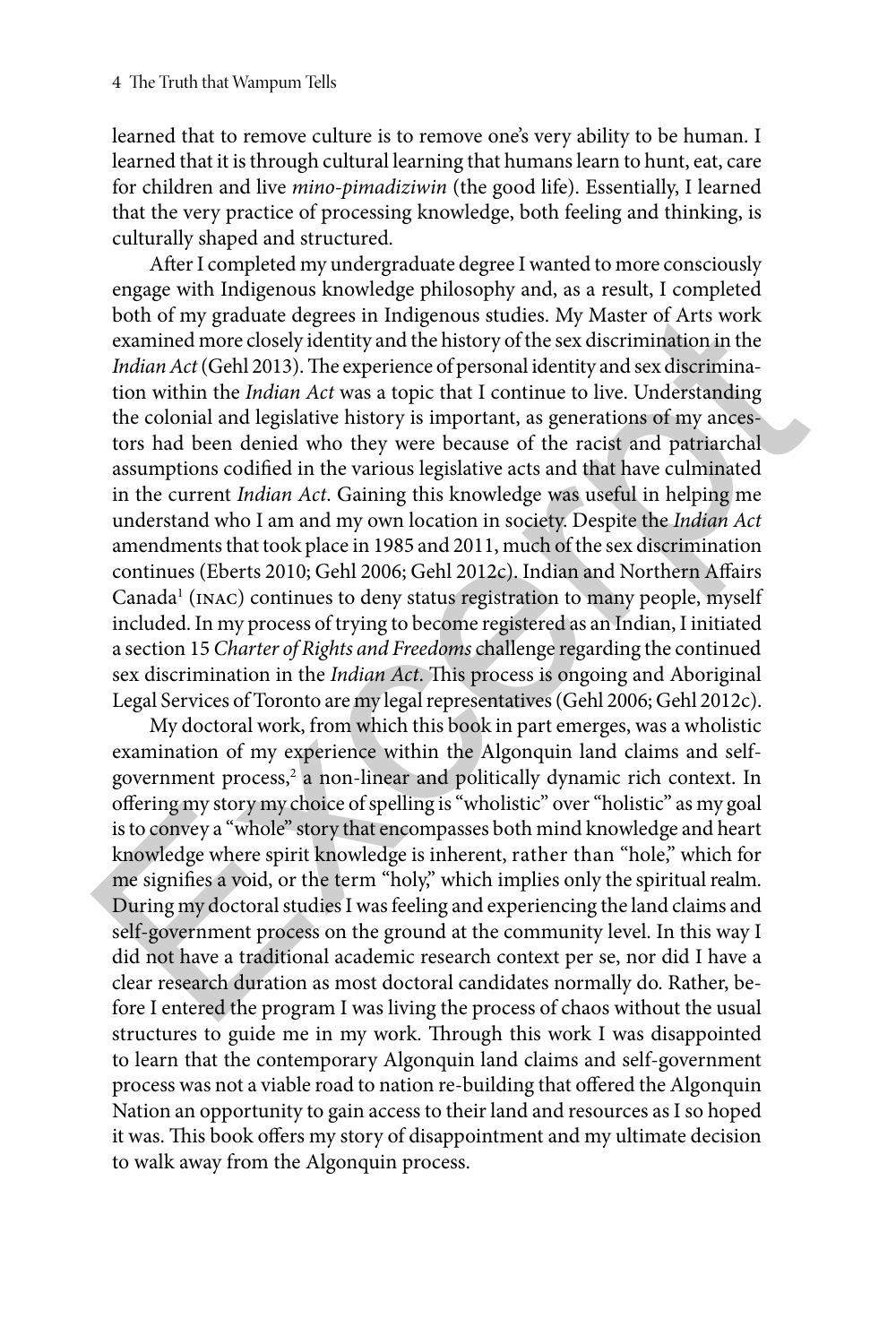#### A Short Story About the Storyteller

In the Anishinaabe tradition, before a speaker offers their truth, protocol is followed. Letting people know who you are and how you know allows listeners — in this case readers — the opportunity to ground their thinking and begin their own interpretation of what they are hearing, reading and thus learning. Undoubtedly, who I am and how I have come to my truth on the Algonquin land claims and self-government process in Ontario, Canada, is such a fundamental aspect of this work that it is important for me to tell you a story about who I am. I am an Algonquin Anishinaabe-kwe from the Kiji Sìbì Valley (Ottawa River Valley). As a result of colonization, I was not raised there.

My father, Rodney Peter Gagnon (also Gagne), was Algonquin Anishinaabe. It will be useful to know that the Algonquin are one nation in the larger cultural group called the Anishinaabeg. My father was known as a person who lived in the bush and who was a great fisherman. As such, when I was a child, fishing was a mainstay of my family's subsistence. It is no coincidence, for example, that my mother, Andrée Marie Martel, remembers and has told me that I was born when the smelts were running. This is my birth story and it was in the springtime that my birth was celebrated. Although my father was Algonquin Anishinaabe, he was also French — the Anishinaabeg valued genetic diversity, as I do. However, part of our biological family is unknown in that I do not know who his father, my grandfather, was.

On my mother's side I can trace my ancestry back to the very early French settlers who were amongst the first to arrive in New France. In the early 1600s many of the first settlers and officials did not bring their wives along with them. Despite this, in 1620, Pierre Desports brought his wife, Francois Langlois, to Quebec City with him. Shortly after their arrival Francois gave birth to a daughter that they named Helene. Helene, my mother's ancestor and thus mine too, is recorded as the first child born to both a French father and a French mother in New France (Edwards, personal communication). As well, my mother's mother, Yvonne Duncan, my grandmother, was Irish. In sum I am Algonquin, French and Irish, with parts unknown. Today my subjective identity is Algonquin Anishinaabe. For many reasons, such as the embodiment of Canada's colonial history, this makes sense to me, and this is how I engage with the world. such a fundamental aspect of this work that it is important for me to tell you a<br>story about who I am. I am an Algonquin Anishinaabe-kwe from the Kiji Sibi<br>Valey (Ottawa River Valley). As a result of colonization, I was no

Through processes of colonization, such as the creation of the reserve system and the sex discrimination encoded in the *Indian Act*, past and present, my father, his mother — Mary Viola Gagne (my grandmother or, as I prefer to say it, my *kokomis*) — and his grandparents — Annie Jane Meness and Joseph Gagne Jr. (my great-grandparents) — were enfranchised as Indians and forced to leave the reserve community they lived in at Golden Lake, Ontario, in the 1930s. While many Canadians may understand enfranchisement as a good thing, in that, historically, an enfranchised person was set free and permitted the opportunity to vote, for an Indigenous person enfranchisement also meant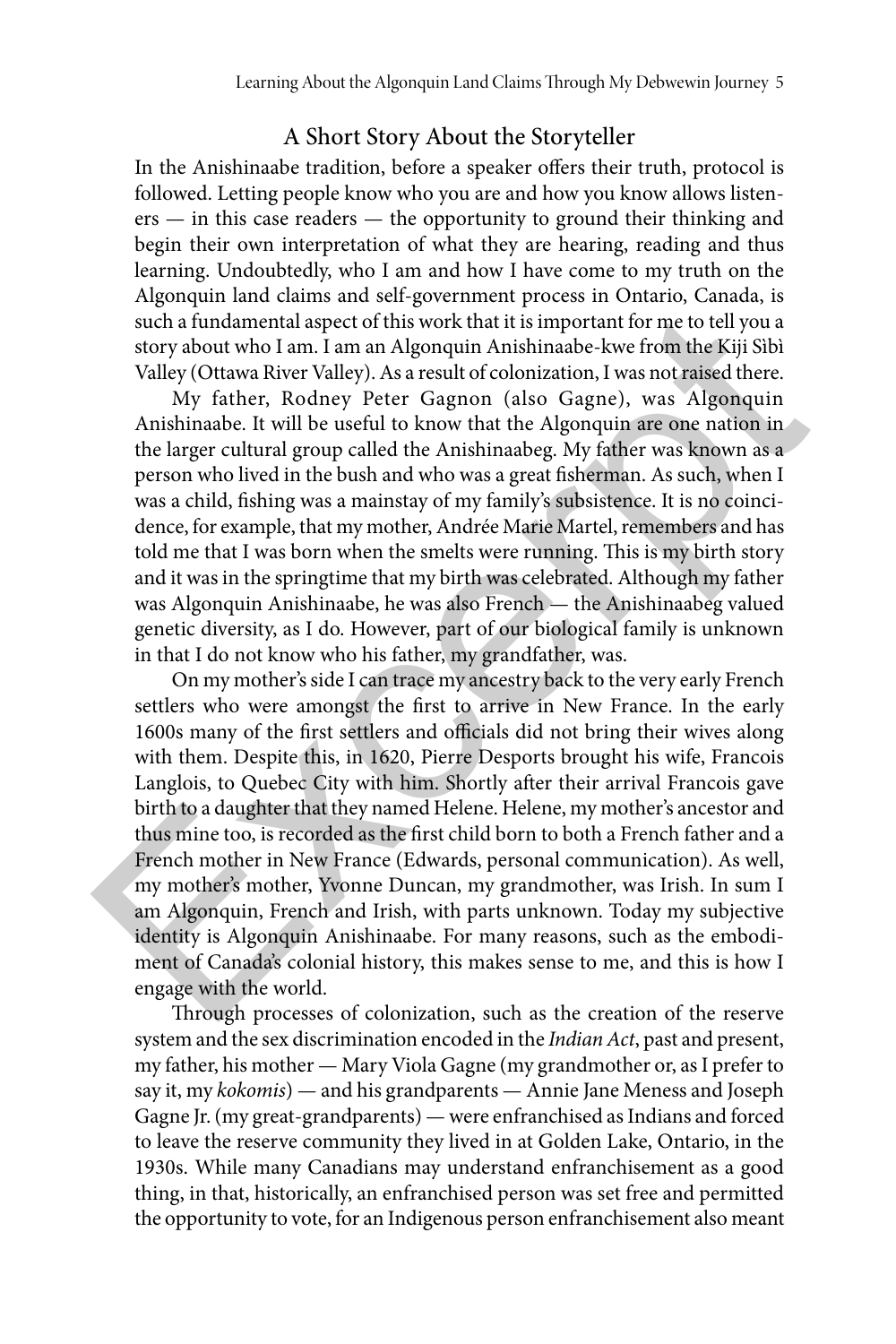disenfranchisement, in that they were no longer a member of their Indigenous community. Although born Indians, my *kokomis*, my great-grandmother Annie Jane Meness and my great-great-grandmother Angeline Jocko (this is Joseph Gagne Jr.'s mother) were no longer considered Indians because they married men who were French (Joseph Gagnon Jr. and Joseph Gagnon Sr. respectively), or men who were considered French by colonial standards. Alternatively stated, in my father's lineage, my *kokomis*, great-grandmother, great-great-grandmother and their sons were Algonquin Anishinaabe only through their motherlines (Gehl 2006; Gehl 2012c).

As a result of being driven out of the reserve community, I grew up in the city of Toronto with my numerous brothers and sisters. I am the fifth of eight children and, like many Algonquin Anishinaabe families, due to processes of colonization we were a family plagued with pressures imposed on us. In essence, I lived, and in many respects still live, on the edges of Western society; a part of society, but not entirely.

Despite the colonially constructed disenfranchising processes, I do recall the many long road trips my family took into Algonquin traditional territory and to the reserve community of Golden Lake. While at one time this reserve was called the Golden Lake Reserve Community, eventually this name was changed to Golden Lake First Nation and then again was changed to Pikwàkanagàn First Nation. Golden Lake is a reference to the town and also the lake that the First Nation is adjacent to. During these road trips, my father constantly taught us to look for and watch the animals; in particular the winged ones, such as the eagles and hawks, and the four legged ones, such as bear and deer. Today I appreciate that we were, through practice, observation and through what the Anishinaabeg call structured silence, learning the Anishinaabe clan system of governance. great-great-grandmother and their sons were Algonquin Anishinaabe only<br>through their motherlines (Gehl 2006; Gehl 20012).<br>As a result of being driven out of the reserve community, I grew up in the<br>city of Toronto with my n

Another memory I have is from the early 1970s. As often happened during this drive, one of my brothers, Dennis, and I went along. I remember this occasion well because this was the first time I was exposed to traditional historical Algonquin Anishinaabe dress and ceremony. Somehow we stumbled upon a small powwow of about twelve Algonquin people. Chief William Commanda was in full regalia, complete with headdress, and there were several young Algonquin girls also dressed in traditional clothing. They were singing and dancing to the sound of the drum. The girls were a few years younger than me and in my heart I danced with them. Through reflection and introspection, I now realize that this small powwow was part of the beginning of a Canadawide Indigenous cultural revitalization and resistance movement spurred on by the federal government's re-assertion, in the *Statement of the Government of Canada on Indian Policy*, more commonly known as the 1969 White Paper, of a strong assimilation agenda (Canada 1969). My extended Algonquin family, I have come to learn, were singing and dancing in celebration of the withdrawal of the White Paper. This memory left a lasting impression on me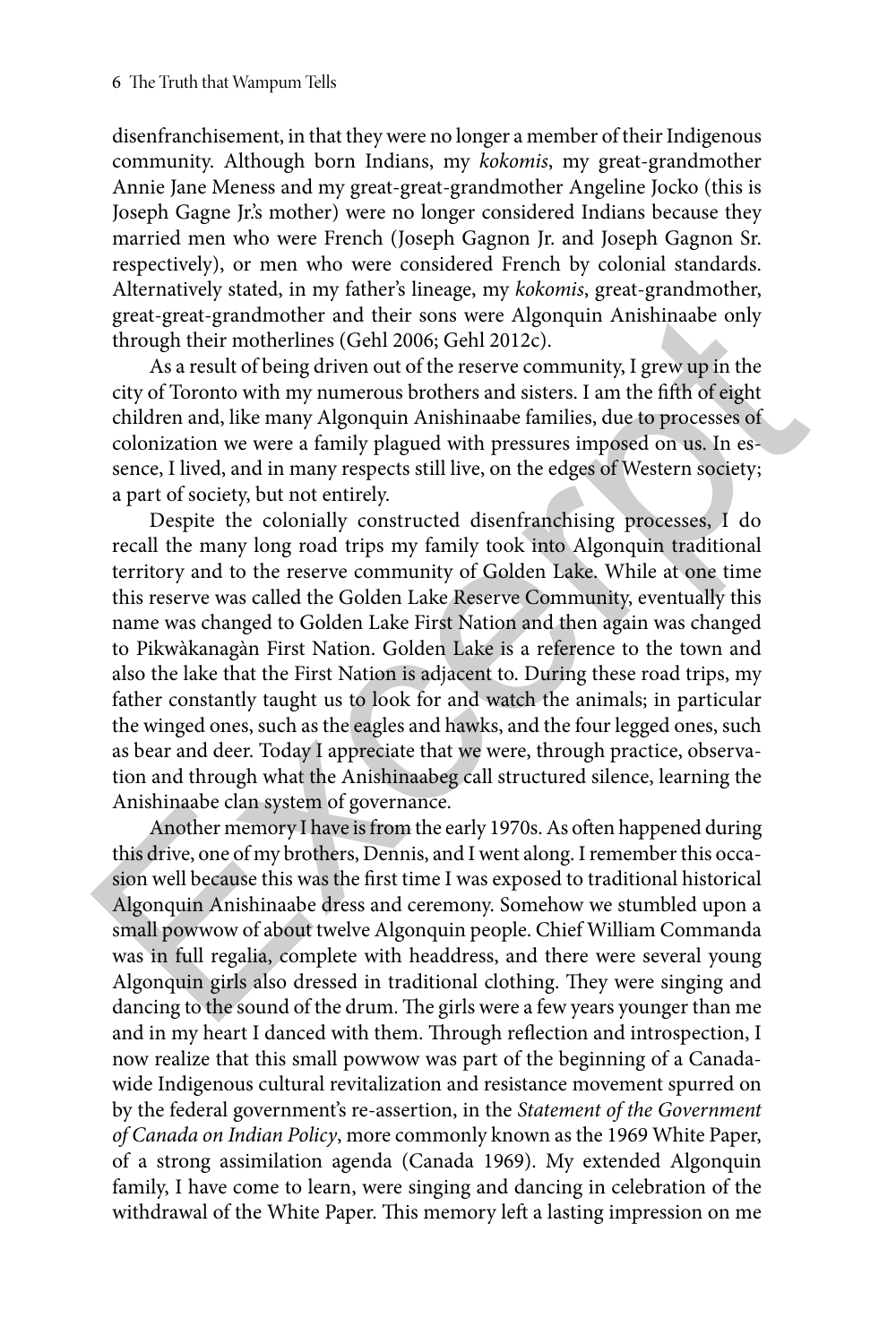and I sometimes feel in my heart and wonder in my mind if we really did just stumble upon this powwow. It is possible that my father was politically aware of what was happening, but I really don't know.

Through the practice and ritual of these many long road trips my Algonquin-ness was very much embodied and heartfelt. Despite this, and possibly due to colonization and Canada's national agenda of destroying Indigenous nations and their cultures, my parents never openly discussed who we were as Algonquin Anishinaabeg. Silence permeated everywhere. Regardless, I do have early



Author Lynn Gehl with her Treaty at Niagara Wampum Bundle, which contains new editions of the three wampum belts that codify Canada's constitutional beginnings (Photo by N.K. Gehl)

memories of my father incessantly relaying oral kinship stories of who I was related to at the reserve at Golden Lake and how I was related to them. I remember at one time thinking we were related to everyone in one way or another. It seemed like we had cousins everywhere. Language speaker and elder Shirley Williams told me that these oral kinship stories are best known as "*gi-nwendaagininaanig dbaajimowinan*."

I found those moments of listening to kinship stories of who I was related to in the reserve community odd because, while through the oral tradition I was taught that I was amongst kin relations, my father never explicitly claimed that we were Algonquin Anishinaabeg. His carefully crafted silences on this matter left me puzzled to the core of my being. In some ways my ontology was an intellectual void or, better, I held in part an ontology of silence. As a result, although I knew through practice and thus in an embodied and heartfelt way that I was indeed an Algonquin, at the cognitive, or mindful knowledge level, I did not fully know I was an Algonquin. My Algonquin-ness was not completely known to me, and consequently I was unable to consciously and discursively express who I was as an Algonquin Anishinaabe-kwe. I now know that this was what my father consciously intended to do, to pass the silence on to me. This silence, or lack of mind knowledge, that I carried did not mean that I was not an Algonquin Anishinaabe-kwe. Rather, I have come to know that my experience as an Algonquin Anishinaabe-kwe speaks to the limitations of defining knowledge in human consciousness, cognitive and mindful terms alone. Sometimes knowledge, although incomplete in a mindful and thus Through the practice and the<br>small of these many long road trials my Algonquin-ness was<br>tery much embodied and heart-<br>felt. Despite this, and possibly and condination and Canadas<br>and the colonization and Canadas<br>and a der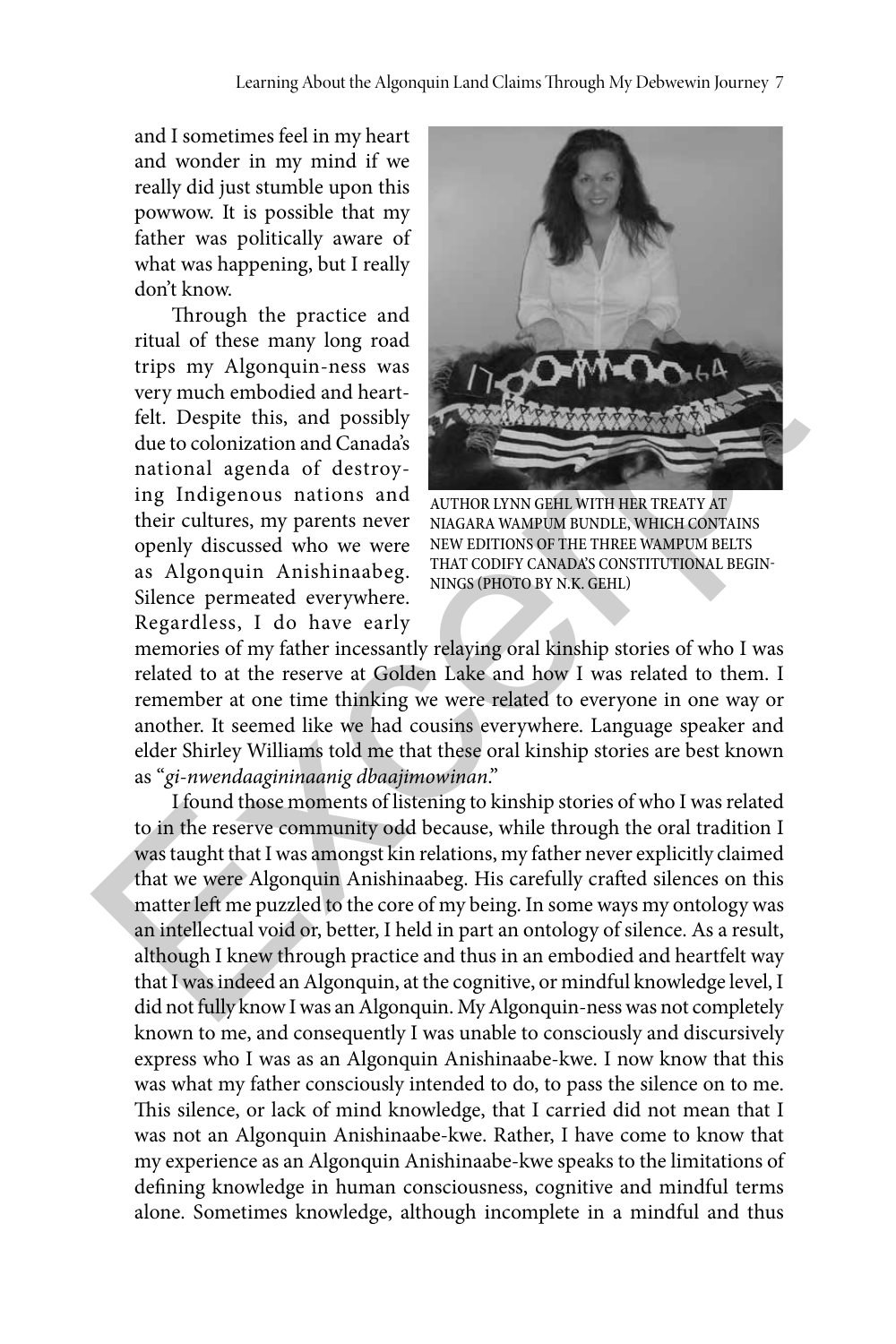discursively articulate way, resides in the very practices we undertake, such as how we walk on the Earth, and so sometimes that knowledge only resides in our hearts. This is what I know today.

### My Approach: A Debwewin Journey

Linda Tuhiwai Smith's (2002) *Decolonizing Methodologies* called Indigenous people to upset the status quo in knowledge production. Smith advocated the need to return to Indigenous approaches. More recently, Shawn Wilson (2008) in *Research as Ceremony*, Margaret Kovach (2009) in *Indigenous Methodologies* and Kathleen E. Absolon (2011) in *Kaaandossiwin* explored Indigenous methodologies, as well as how Indigenous people are incorporating them into their research and scholarship. This book moves beyond this discussion and applies an Indigenous methodology to a very political context. More specifically, I rely on Debwewin Journey (Gehl 2012b) methodology as my way of knowing the Algonquin land claims and self-government process.3 In this way, this book is not just about the Algonquin negotiations process, but also my experience within the Algonquin land claims and self-government process.

As I have stated above, the many road trips we took into Algonquin Anishinaabe traditional territory during my youth, and the inherent practices of observing and listening, as well as the time spent fishing, embodied within me a feeling of who I was, who my ancestors were and who the Algonquin of Golden Lake were, as well as embodying within me a deep relationship to the land and waterways. Although through these practices and through listening to kinship stories I was being socialized as an Algonquin Anishinaabe-kwe, the larger process of colonization and why and how my family was excluded from living at the reserve at Golden Lake, and further why the Algonquin did not have a treaty, was not a part of this learning process. Consequently, a mindful understanding of who I was as an Algonquin Anishinaabe-kwe was left incomplete. The process of completing the mind knowledge and of connecting it to what I felt in my heart — what I call my "heart knowledge" — was my responsibility. pope to upset on state quality and spaces and the medal of the medal of the medal of the medal of the medal of the medal of the medal of the medal of the medal of the medal of the medal of the medal of the medal of the med

Interestingly, in the Anishinaabe tradition, knowing through heart knowledge is a valid way of knowing. This is revealed through an analysis of Anishinaabe language. Language speaker Doug Williams explains that the Anishinaabe word "*debwewin*" translates to "a personal truth that is in one's heart." In addition, "*gdebwe na*?" is a truth-seeking question that translates to, "are you speaking from the heart?" The assumption inherent in this question is that mindful knowledge has been gained because one's ability to express it discursively signifies it. While the response of "*gawiin*" to this question signifies "no," the response of "*enh*" assures the listener, "yes, it is rooted in my heart" (Doug Williams, via the oral tradition).

As thought provoking as this Anishinaabe understanding of *debwewin* was, it was not until I had the opportunity to listen to Rainey Gaywish speak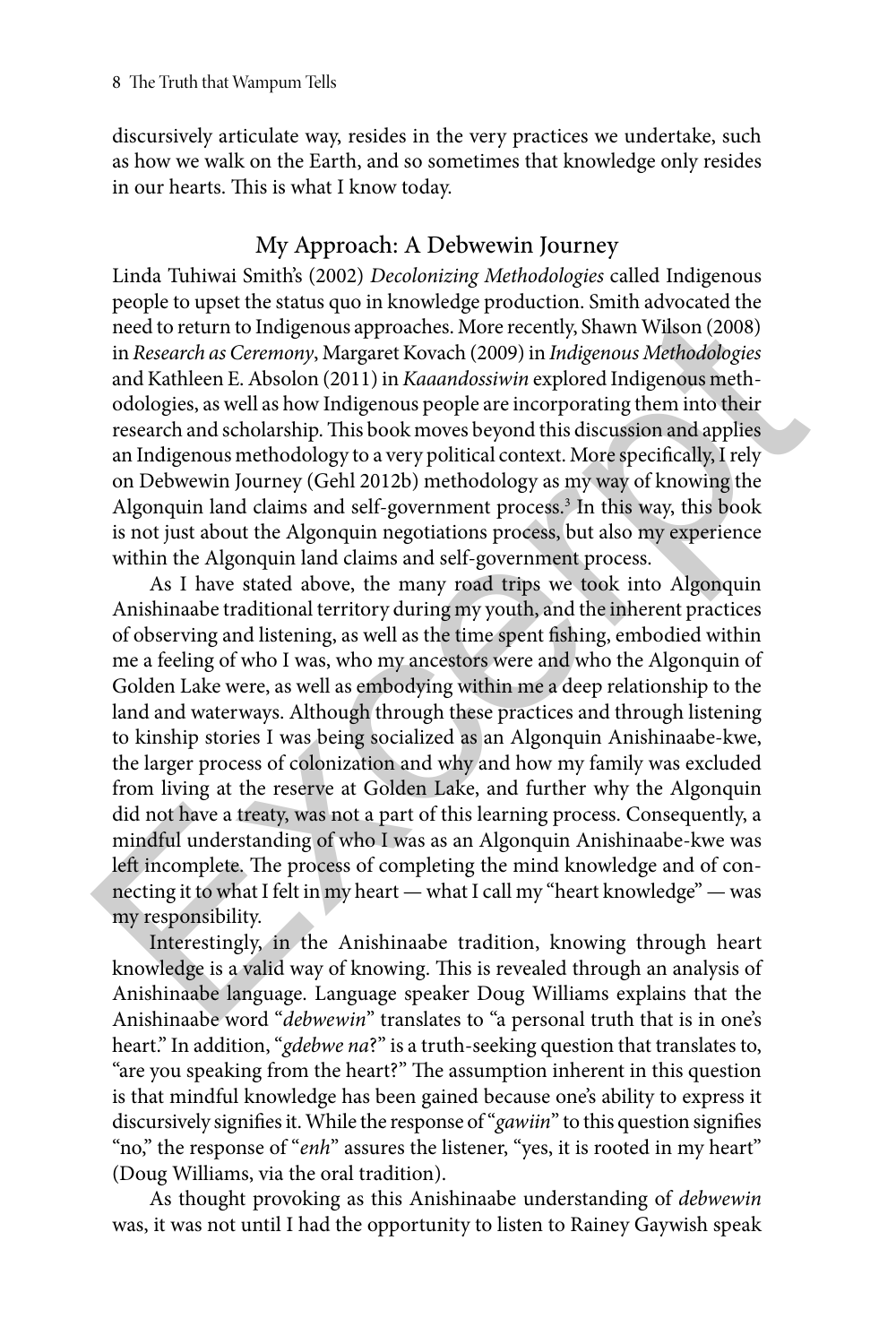that I more fully understood personal truth and knowledge according to the Anishinaabe worldview. Gaywish, having acquired a depth of knowledge of the *midewiwin* society, the teaching and healing society of the Anishinaabeg, relied on the ancient symbol of two connecting circles in her understanding of personal truths. While one of the two connecting circles represents heart knowledge, the other circle represents mind knowledge. Within this understanding of personal truths, heart knowledge refers to what a person feels and mind knowledge refers to what a person thinks. Gaywish (via the oral tradition) explained that in the event that both the circle of heart knowledge and the circle of mind knowledge are not working together in a connected sense, the knowing process is incomplete and there is no truth. Anishinaabe wisdom holder, traditional teacher and scholar James Dumont (2005: 2) echoes this wholistic understanding of *debwewin* and thus personal truth when he posits, "The intelligence of the mind, for instance, does not operate to its fullest creative, discriminating, and encompassing potential without its active partnership with the intelligence of the heart," and further adds that, in an Anishinaabe sense, intelligence is not merely "cerebral activity." mind knowledge refers to what a person thinks. Gaywish (via the oral tradion) explained that in the event that both the circle of heart knowledge and the circle of mind knowledge are not working together in a connected se

In sum, through these oral teachings offered by Williams and Gaywish, coupled with Dumont's wisdom, it becomes apparent that the Anishinaabeg appreciate both the intelligence of the heart — what a person feels — and the intelligence of the mind — what a person thinks — as important sources or locations of knowledge. In this way, personal truth in an Anishinaabe sense is wholistic in that it includes the circle of heart knowledge and the circle of mind knowledge working together. It is in this way that two connecting circles serve well in representing the necessary relationship between the heart and mind.

Linguistic analysis and traditional wisdom informs us that this Anishinaabe approach to knowledge and personal truth predates European arrival. Shirley Williams (via the oral tradition) suggests that this way of knowing is referred to as "Debwewin Miikan-Zhidchigewin," which translates to "The Truth Road Art of Doing." I, though, have opted to call this scholarly Anishinaabe methodological approach "Debwewin Journey." It would be an understatement for me to say I am grateful to the Anishinaabe teachers Doug Williams, Rainey Gaywish, Shirley Williams and Jim Dumont.

Located within the context of the Algonquin land claims and self-government process, and these important traditional teachings on the role of the heart, I realized that at the doctoral level of study I was completing the mindful understanding of what I felt in my heart. It was not that simple, though. I needed to understand the history of who my Algonquin ancestors were, and I needed to understand what I was feeling and experiencing more completely. Situated within the Algonquin context I had so many questions, such as, how did it come about that and why are the Algonquin a nation without a treaty? I also wondered if the land claims and self-government process was really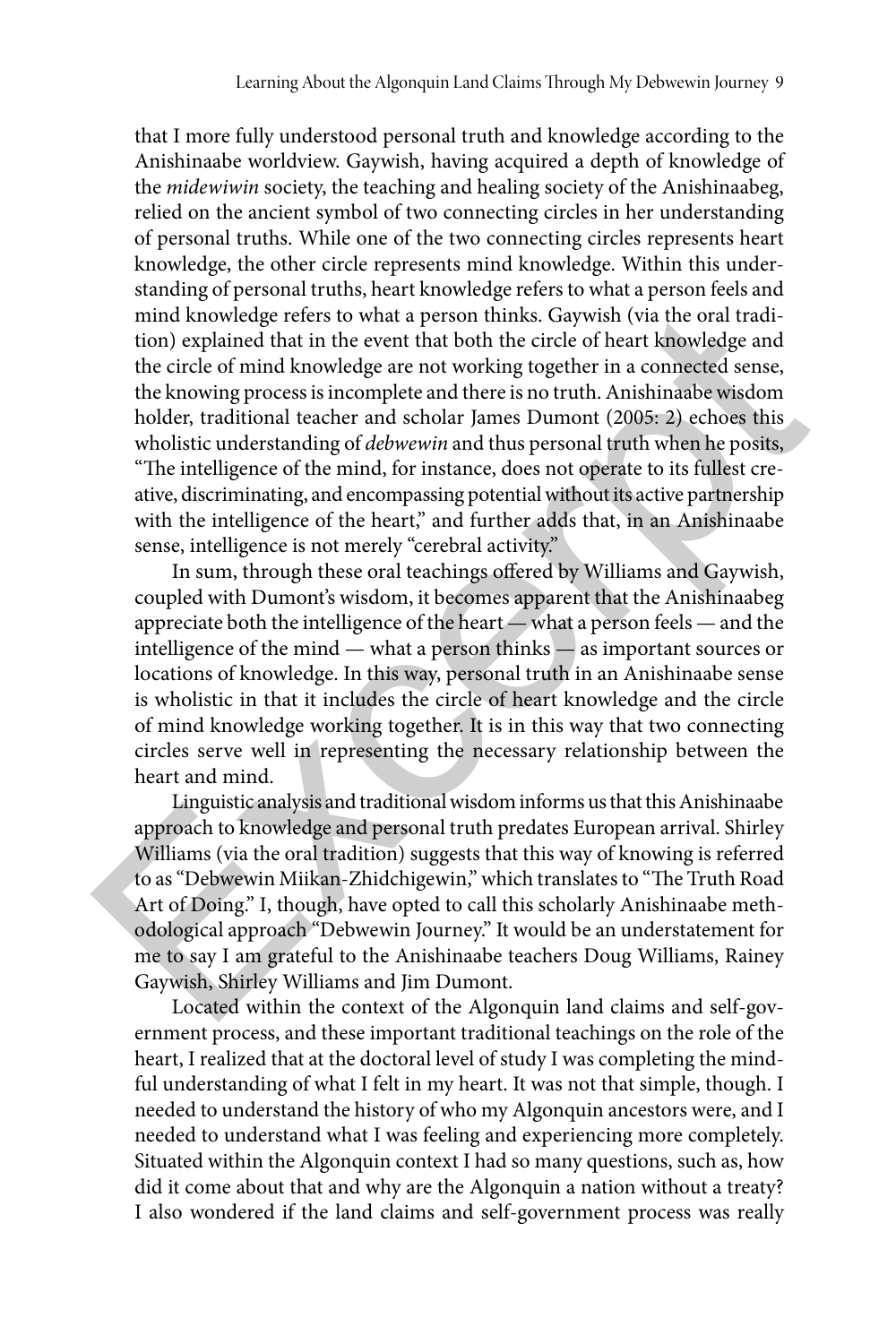about nation re-building and jurisdictional expansion. My heart knowledge was inadequate, or had limitations, to address these questions. I felt that the knowledge was not enough or, as Dumont suggests, the cerebral knowledge was yet to be realized.

In my doctoral work I was venturing on a mind knowledge-seeking Debwewin Journey where the overarching guiding question was, "What is the mind knowledge that completes and connects with my heart knowledge embodied during my youth?" Furthermore, I was venturing on a mind knowledge-seeking Debwewin Journey where my primary purpose was to establish my *debwewin*, a personal and wholistic truth of the Algonquin land claims and self-government process. With the circle of heart knowledge already intact and embodied, during my Debwewin Journey I relied on three additional methods to gain the circle of mind knowledge: personal experience, an academic literature review and introspection. It was through these three methods that I was able to complete and connect the circle of mind knowledge with the circle of heart knowledge.

Learning through one's personal experience — also referred to as experiential knowledge — is indeed an Anishinaabe method of knowing (Simpson 2001: 136). Learning through introspection, that is, a process of pondering and reflection that respects a person's own process of making meaningful connections, is also a traditional method of knowing. For example, Anishinaabe author and language speaker Basil Johnston (1990: 70) explains that, in the Anishinaabe tradition, learners are encouraged to draw their own inferences through introspection where no attempt by other people is made to impose views.

While many people will understand experiential knowledge and introspection as traditional ways of knowing, some people may puzzle over the large body of community-generated writing that I have relied upon in the chapters that follow when discussing my experience at the community level. While it may not be true of the earlier peace and friendship treaties, the Algonquin land claims and self-government process is very much reliant on communitygenerated written material in conveying information to the larger Algonquin community. Reading community newsletters was an important part of my experience. Having access to these written sources differs substantially from an outsider's approach, which would not have direct access to the communitygenerated material and, as such, may solely rely on academic literature in their analysis of the Algonquin process. embodied during my youth?" Furthermore, 1 was venturing on a mind knowledge-secking Debowevin Journey where my primary purpose was to establish my debwewin, a personal and wholistic truth of the Algonquin land claims and

The community-generated materials I read as part of my experience are many and included *The Moccasin Telegraph*, an Algonquins of Pikwàkanagàn First Nation (again, formerly Golden Lake First Nation) community publication. As a member of the larger Algonquin community I also had access to six editions of the community publication, *Ininwezi*, which translates to "We People Here Alone." I also had access to four editions of the *Tanakiwin*, which translates to "Our homeland." There were also publications intended primarily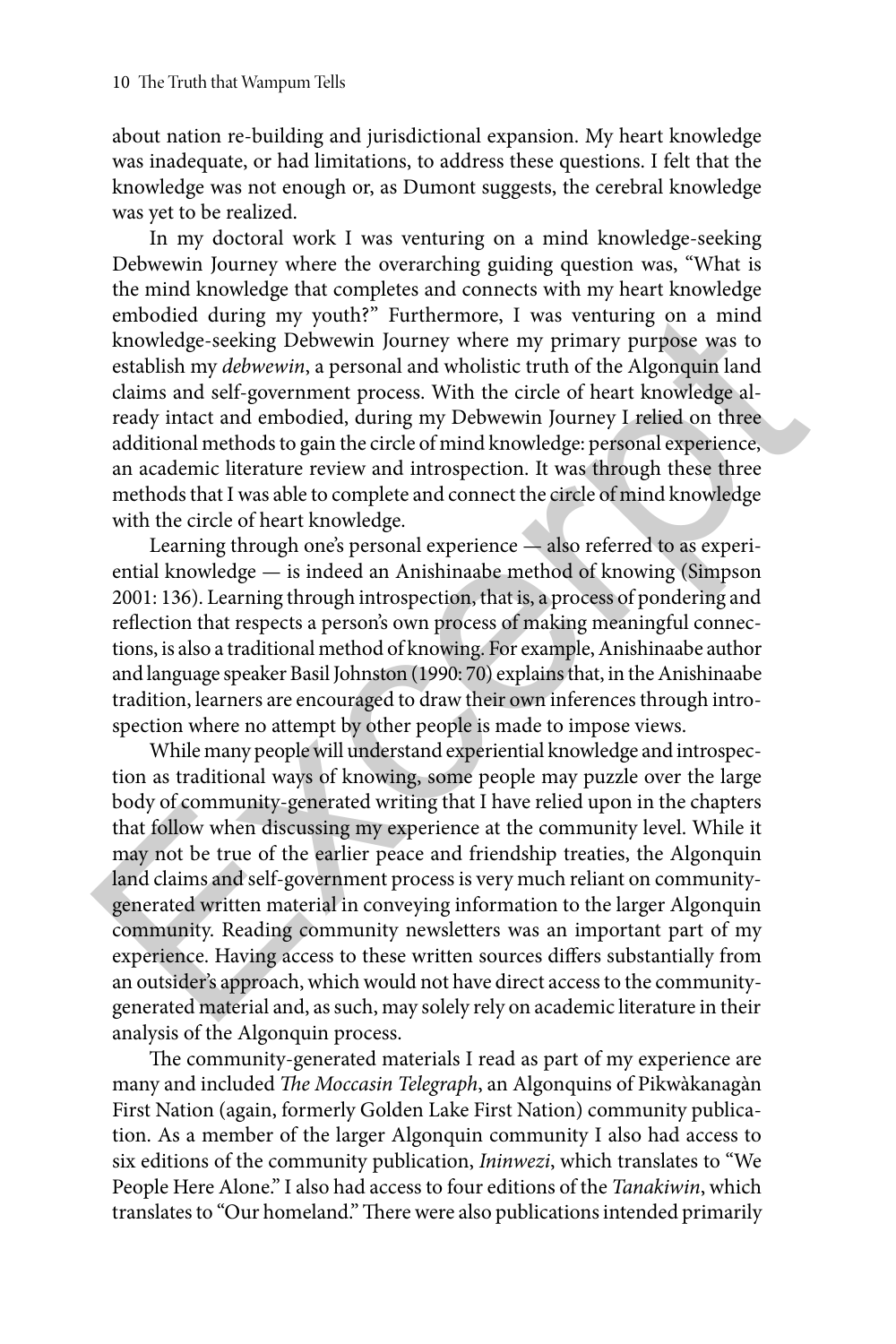for non-status readership and as a non-status member I also had access to the *Sweetgrass Bulletin* and the *A.N.N.D. News Update*.

Furthermore, for the purpose of the land claims and self-government process, the larger Algonquin community has been organized through a collectivity of smaller communities. As a member of one of these non-status communities I had access to the *Greater Golden Lake Community News Letter*. 4 These community newsletters were much less formal than *Ininwezi*, *Tanakiwin* and, for that matter, the *Sweetgrass Bulletin*, and were rarely larger than one or two legal-size pages. Eager to keep informed, I also came across a few community newsletters from other non-status communities, such as an edition of *The Eagles Nest News*, out of Bancroft, Ontario, and the *Kichesippi Current*, which came out of the Pembroke, Ontario, area.

Along with reading the above Algonquin newsletters, it was in 2001 when Algonquin community representatives and Algonquin members such as Paula LaPierre and Ray Pappin began to communicate through the Internet via their personal websites. I also spent time reading articles found in public newspapers, such as *Anishinabek News*, *The Eganville Leader*, *Bancroft Times* and *Frontenac News*. Lastly, acting from the perspective of a community member seeking information, I was also reading the *Negotiation Bulletins* that the Ontario government — as the Ontario Native Affairs Secretariat (onas) — was generating and posting on their website. My goal in reading these communitygenerated publications was to remain informed and to understand the broader dynamics of the Algonquin land claims and self-government process. In this way, reading these sources was indeed a part of my very experience; that is, my experience includes these Algonquin newsletters, public newspapers and Internet sites. Interestingly, drawing on these bodies of community-generated materials brings several Algonquin voices into my story about the Algonquin land claims and self-government process. and, for that matter, the *Sweetgrass Bulletin*, and were rarely larger than one or<br>two legal-size pages. Eager to keep informed, I also came across a few com-<br>munity newsletters from other non-status communities, such as

Additionally, attending community meetings and having discussions with Algonquin people was also a large part of my experience. Although for the most part I have been an out-of-territory Algonquin person, during the time period from 1998 to 2005 I ventured many times on the long drive into Algonquin Anishinaabe territory to attend several of the non-status Algonquin community meetings. This was a time when Algonquin governance structure really began to change and take shape, in particular in 2004–05 during the Algonquin Negotiation Representative (ANR) elections. The community meetings I attended were usually held in municipal buildings such as the Golden Lake Post Office or the Pembroke Legion.

While this explains my use of community-generated written materials and the community meetings I attended as inherent in my lived experience, many people may continue to wonder and thus question my process of an academic literature review. People may ask how engaging the academic literature can be a traditional approach to gaining mindful knowledge. Here again the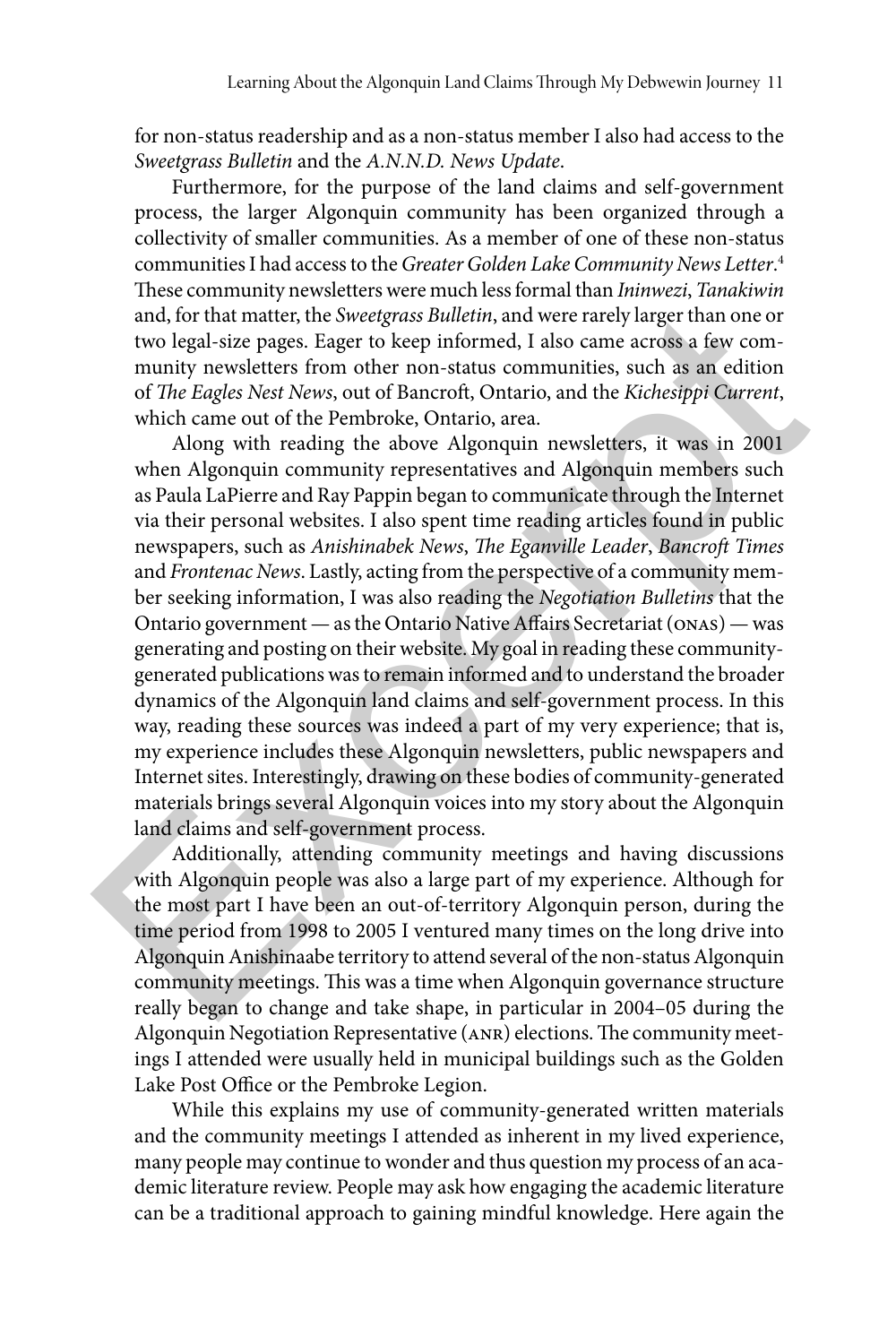answer is found in my experience. It was my experience that there were too few Algonquin people or elders who could provide me with the oral stories I needed to come to understand the history of the Algonquin, nor for that matter was there anyone who could tell me the entire history of the treaty, land claims and self-government process. As such, on the ground and at every turn, I encountered more and more unanswered questions. I felt I needed answers to the many questions that began to formulate through my experience, and for me it was the academic literature where some of the knowledge has been recorded on the history of colonization that provided some of these answers. In this way my process through the academic literature was both grounded and guided by my lived experience within the context of the Algonquin land claims and self-government process, rather than the linear rationality, objectivity or deductive process of an academic literature review.

While I drew on non-Indigenous scholars in my process of seeking out mindful knowledge in the academic literature, I also made a very conscious effort to engage the academic literature produced by Indigenous organizations, Indigenous scholars — both men and women — and traditional teachers. In addition, in my process of selection a priority was placed on Anishinaabe scholars and teachers. This process of moving through the academic literature was an instinctual process for me in that I was motivated to learn from Indigenous people and scholars. After all, I was certainly not interested in a colonial understanding. Moreover, as an Algonquin Anishinaabe-kwe, I made a very conscious effort while reviewing the academic literature to include Algonquin Anishinaabeg voices, such as Greg Sarazin, Paula Sherman and Kirby Whiteduck. As an Algonquin Anishinaabe-kwe I was motivated to learn from these thinkers. In sum, in this way my experiential approach to the academic literature was different. for me it was the academic literature where some of the knowledge has been<br>recorded on the history of colonization that provided some of these answers.<br>In this way my process through the academic literature was both groun

#### The Algonquin Context

The Algonquin Anishinaabe Nation of the Ottawa River Valley in what is now known as Canada has occupied and straddled the Kiji Sìbì since long before the arrival of European people. Through processes of colonization we have been divided by many nation state mechanisms: the construction of the Ontario/ Quebec provincial border, English and French legal systems, language, religion and the reserve system. Furthermore, the registration requirements codified in the past and current *Indian Acts* have effectively divided the larger Algonquin Anishinaabeg into a false dichotomy of status versus non-status.

Many Canadians may not be aware of the Algonquin Anishinaabe Nation or that systems of colonization continue to divide us and, further, that the status/non-status differences imposed continue to be played out. Although a series of islands in the Kiji Sìbì, now called Morrison's, Allumette and Grand Calumet, once served to centralize and unite the Algonquin Anishinaabe Nation geographically, politically and economically, today one island, Morrison's, resides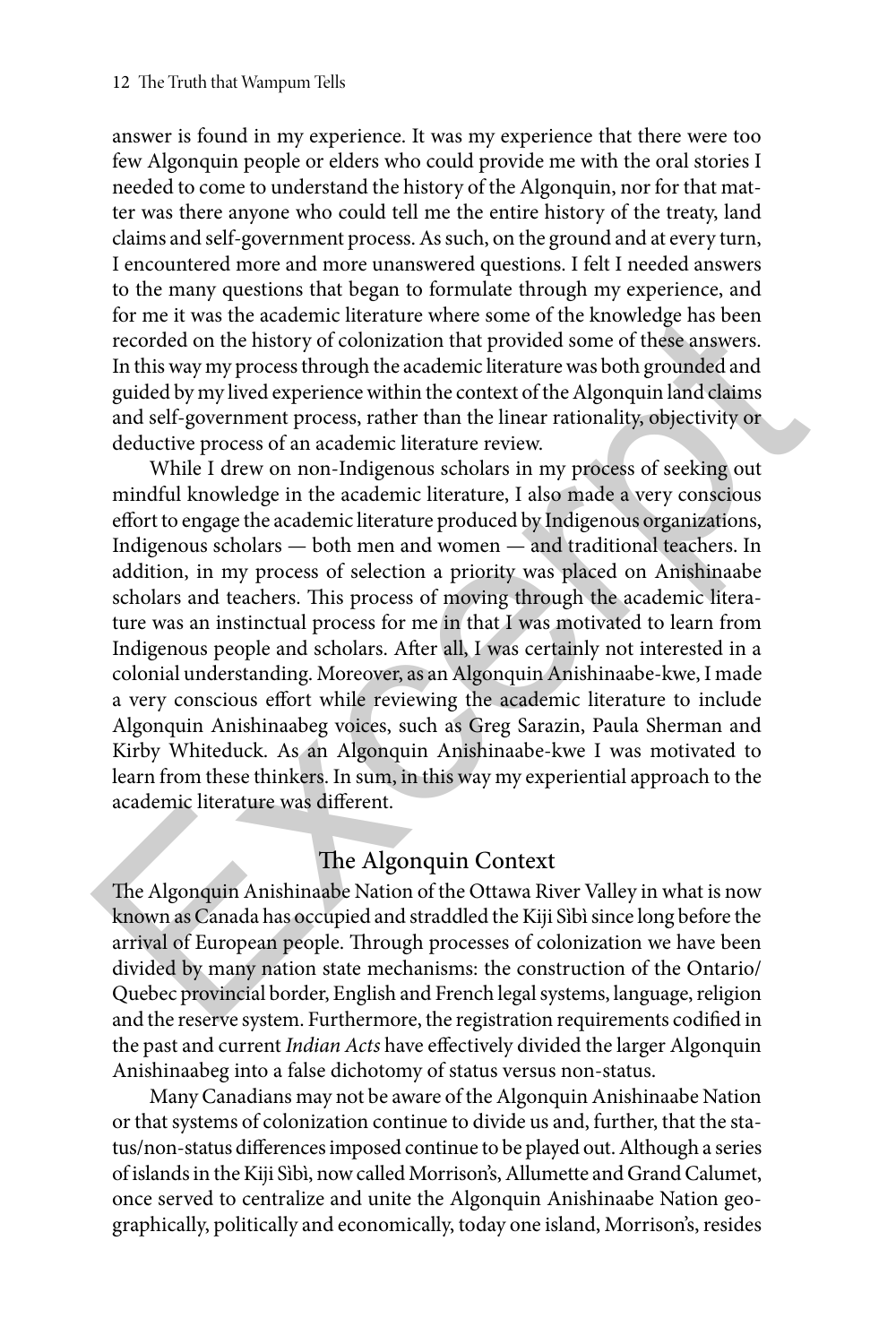in the province of Ontario while the other two, Allumette and Grand Calumet, reside in the province of Quebec. Through the establishment of this provincial border the provincial and federal governments of Canada are now negotiating a land claims and self-government agreement with the Algonquin Anishinaabe in Ontario separate and distinct from the Algonquin Anishinaabeg in Quebec. The mighty river and its islands that once stood at the geographic heart of who the Algonquin were are today a part of two different colonial provincial jurisdictions.

While a specific land claims is a process an Indigenous nation moves through when Canada is not living up to its responsibilities regarding a particular treaty or settlement, a comprehensive land claims is the process of jurisdictional expansion an Indigenous nation moves through when no historical treaty exists. The Algonquin land claims is comprehensive and began in 1991–92. Although the process started with the federally recognized Algonquin band existing in Ontario, the Algonquins of Pikwàkanagàn First Nation near the Town of Golden Lake, eventually the parameters were broadened to include the non-status or non-registered Algonquin Anishinaabeg. In addition, eventually the mandate was also expanded to include self-government negotiations (Gehl 2004).

#### My Place Within the Larger Algonquin Community

In an Anishinaabe worldview, locating oneself is fundamental when telling a story, as the self, and in this case the heart, is a legitimate source of knowledge and truth. In the academy it was critical and feminist research approaches that first created the space for insider methodologies. Smith (2002: 137), though, argues that Indigenous research offers additional insight into insider knowledge in that within Indigenous contexts there are multiple ways of being an insider. I agree with Smith as this was certainly my experience as an Algonquin community member. Within my process my marginal insider status shifted. I was, and remain, marginal in that I am a non-status, out-of-territory Algonquin Anishinaabe-kwe, however I am indeed a member of the larger Algonquin community. It is in this way that I am a marginal insider. Despite this, at one point within the Algonquin land claims and self-government process my location shifted within the collectivity when I ran in an ANR election. During this time I became more centrally located in my ability to know the Algonquin process, at least in terms of this election. Despite this shift, for the most part throughout my Debwewin Journey I remained marginal. jurisdictions.<br>
While a specific land claims is a process an Indigenous mation moves<br>
while a specific land claims is a process an Indigenous nation moves<br>
through when Canada is not living up to its responsibilities regar

It is important to appreciate that while I was and remain marginal, I do have family relations who are members of Pikwàkanagàn First Nation. It is Pikwàkanagàn First Nation that my father considered his home, as did his mother (my *kokomis*) and grandmothers before, and thus at moments so do I. While I am not an official band member, in a liminal way I am indeed emotionally and socially invested in my ancestral community.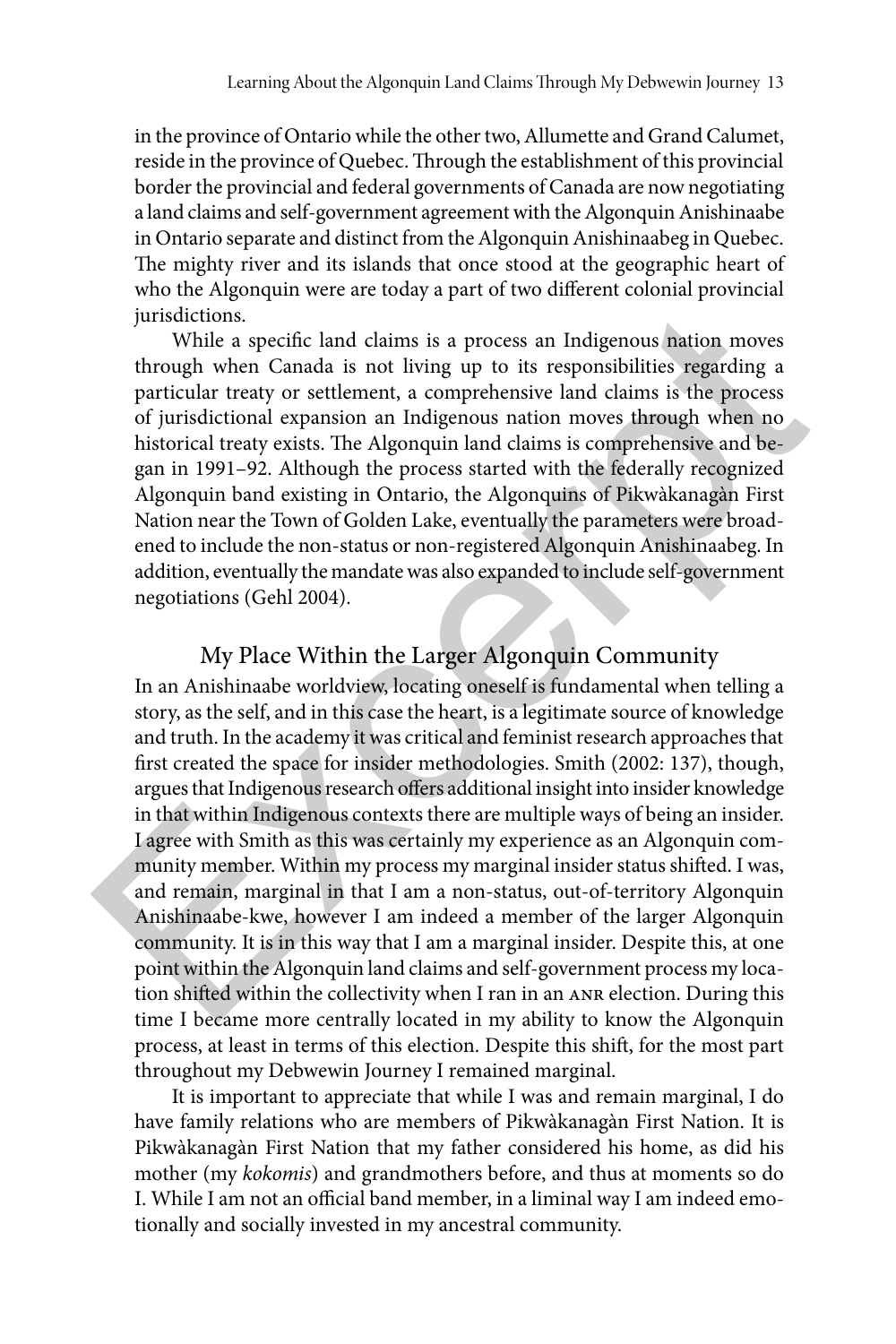#### The Language I Use in Telling My Story

Throughout this book I use the term "Indigenous" to refer to the First Nations, both status and non-status, here on Turtle Island who existed prior to European arrival and who continue to exist today. I also refer to the Algonquin Anishinaabeg Nation. Anishinaabe refers to "original man" and consists of a much larger group of nations of similar language and culture who have inhabited and continue to inhabit the Great Lakes region. These Anishinaabe Nations include the Algonquin, Chippewa, Delaware, Mississauga, Nipissing, Odawa, Ojibwa and Potawatomi. For my story, Algonquin Anishinaabe specifically refers to the Algonquin Anishinaabeg of the Ottawa River Valley in Ontario.

The spelling of the word "Algonquin" itself requires clarity. Often times Algonquin is presented as "Algonkin." In this book I rely on the more common spelling, "Algonquin." In addition, confounding an easy understanding of who the Algonquin Anishinaabeg of the Ottawa River Valley were and are, is the larger linguistic family of "Algonquian speakers," of which the Algonquin people are merely a single nation, along with the Blackfoot, Cree, Micmac, Ojibwa and Shawnee. Adding to this conundrum, "Algonquian" is spelled interchangeably with "Algonkian." But again, I rely on the word "Algonquin" consistently.

Furthermore, "Algonquin," "Algonkin," "Algonquian" and for that matter "Algonkian" are not names that the Algonquin Anishinaabeg of the Ottawa River Valley historically or traditionally employed. The word Algonquin emerges from the Malecite word "*elekomokwik*," which translates to "they are our relatives (or allies)" (qtd. in *Algonkin* 1993: 40). It is also stated that the word "Algonquin" emerges from the Micmac word "*algoomeaking*," which translates to "at the place of spearing fish and eels (from the bow of a canoe)" (qtd. in *Algonkin* 1993: 40). Apparently it was in 1603 when Champlain first recorded the people of the Ottawa River Valley as the "Algoumequian," and it was in 1632 when "Algonquian" first appeared in the Jesuit Relations (*Algonkin* 1993: 40; Gordon M. Day 1972: 226). include the Algonquin, Chippewa, Delaware, Mississauga, Nipissing, Odawa, Ojibwa and Potawatomi. For my story, Algonquin Anishinaabe specifically refers to the Algonquin Anishinaabeg of the Ottawa River Valley in Ontario.

What is more, it is also suggested that Weskarini, Matouweskarini, Kichesipirini (Big River People) and Omàmiwinini (Down River People) are more appropriate terms to describe the people living in the Ottawa River Valley (*Algonkin* 1993: 40–41; Ottawa River Heritage Designation Committee 2005: 26). Although I am aware of this, I have opted to remain with the term "Algonquin" because I feel its common and widespread use will serve me in terms of my contribution, as many people are emotionally invested in the word. This reasoning also explains, in part, why I identify myself as Algonquin Anishinaabe-kwe.

It is also important for me to explain and provide clarity to what I mean by the larger Algonquin Anishinaabeg collective of which I am a member. This larger collective includes several groups of people and consists of band members and non-band members, status and non-status, registered and non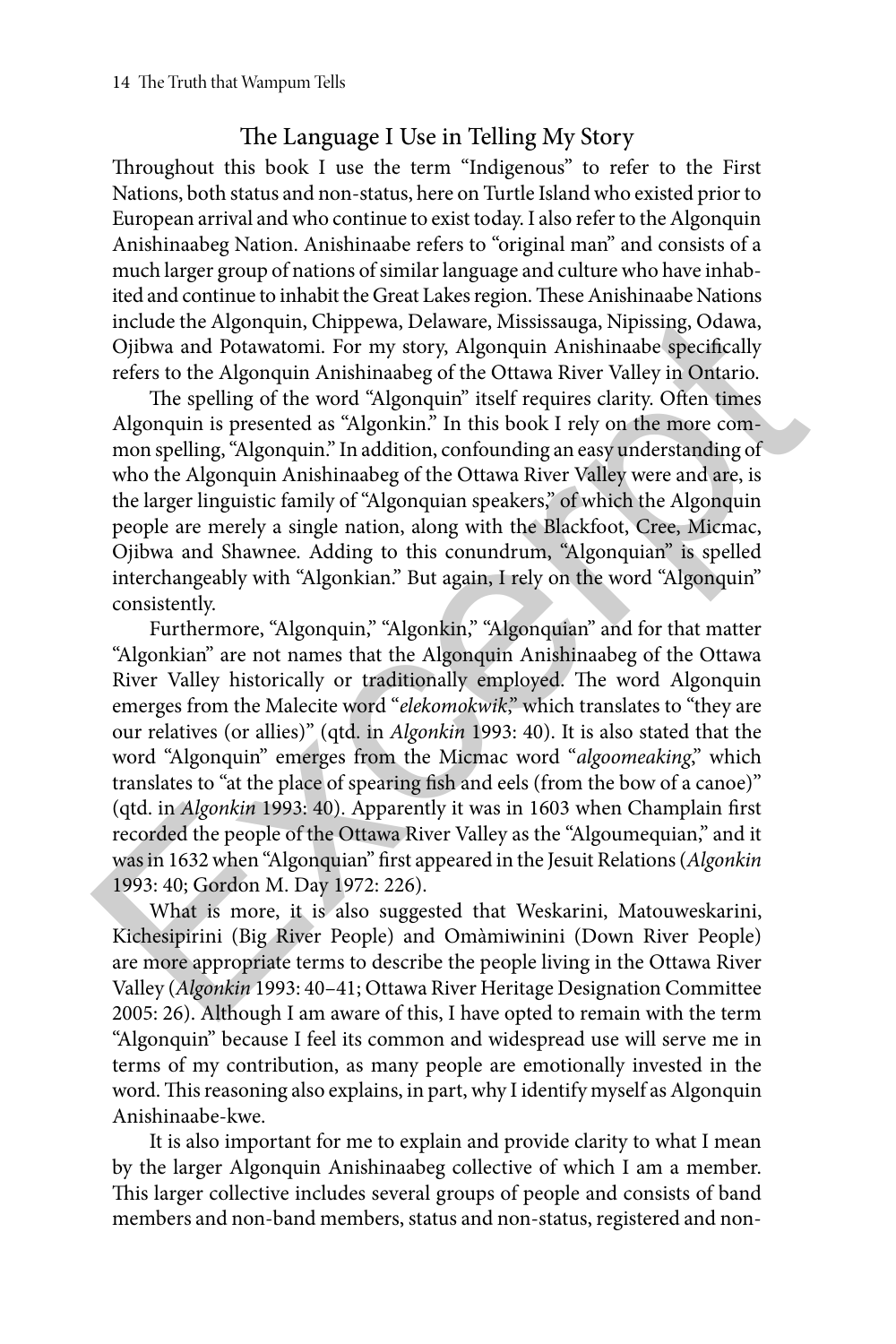registered, on-reserve and off-reserve and in-territory and out-of-territory people. In moments where I am specifically referring to Algonquin who are registered with the Department of Indian Affairs and who are both members of Pikwàkanagàn First Nation and living there, I use the terms "band member," as well as "status," "registered" and/or "on-reserve." When I am referring to Algonquin who are not registered with the Department of Indian Affairs I use the terms "non-status" and "non-registered." When referring to Algonquin Anishinaabeg who live inside and outside of traditional Algonquin territory, I use the terms "in-territory" and "out-of-territory" respectively. Having explained this it must be appreciated that a person could very well be a registered status band member while living off-reserve and/or out-of-territory. In offering this discussion of terms, it may be useful to know that as per the Pikwàkanagàn First Nation's membership code, a person has to be registered with the Department of Indian and Northern Affairs to be a member of Pikwàkanagàn First Nation.

For me, "treaty" means a process that involves parties negotiating a relationship on a nation-to-nation basis of equal partnership, and I differentiate and define the land claims and self-government process as one in which Indigenous nations engage in negotiating an agreement through federal and provincial colonial policies. Understanding the history and shift from negotiating on a nation-to-nation basis to negotiating through provincial and federal colonial policies is central to my Debwewin Journey story.

In my story that follows I use words from the Anishinaabe language. I have come to appreciate that the Anishinaabe language is best understood as consisting of a series of geographically contiguous dialects of which Algonquin Anishinaabe is one. I have used several Anishinaabe words and I employ Shirley Williams' (Odawa) standardization of the Anishinaabe written language. Outside of the word *kokomis*, two of the words I incorporate are "*mino-pimadiziwin*" and, of course, "*debwewin.*" Where I employ direct quotes and titles of books I rely upon these original authors' spelling.<sup>5</sup> Anishinaabeg who live inside and outside of traditional Algonquin territory,<br>
I use the terms "in-territory" and "out-of-territory" respectively. Having<br>
cyplained this it must be appreciated that a person could very well

### Important Background on the Algonquin Land Claims and Self-Government Process

It was in 1974 when Dan Tennisco, then Chief of the Golden Lake Reserve, approached the Union of Ontario Indians to initiate the research necessary to remove a railway right-of-way that cut through the community. Through this research the 1857 Algonquin petition requesting a reserve for the Golden Lake community was discovered (Greg Sarazin 1989: 191). With the discovery of this 1857 petition it became clearer that the Algonquin Anishinaabeg were a nation without a treaty. Alternatively stated, finding this petition pushed the knowledge of colonial subjugation into mindful knowledge and consequently into concrete action. In 1983, almost a decade after this research was initiated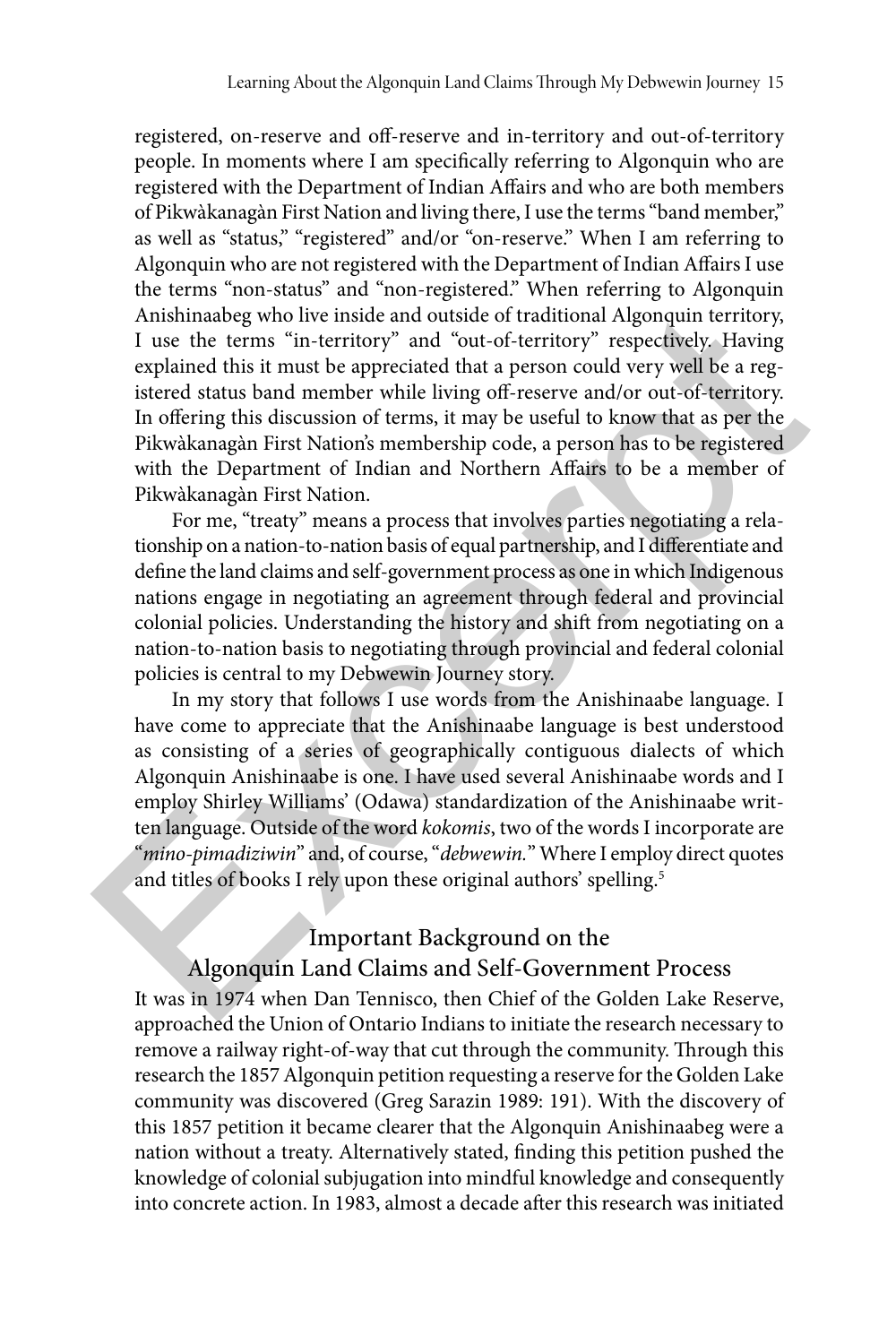and guided by government policy, the Algonquin of Golden Lake, as they were then known, added to their long list of Algonquin petitions for their land. Writing this more recent petition was not difficult in that most of the knowledge came directly from the previous petitions that our Algonquin ancestors had submitted. In part, this 1983 petition (qtd. in Greg Sarazin 1989: 192–93) read:

> Innumerable squatters and lumberers, authorized by your governments, have taken possession of and established themselves on the most fertile parts of our lands, destroyed our magnificent forests, abused our ancestors, and forced them into pitifully small tracts of land in abject poverty …

> The Crown's governments have participated in these attacks on our just rights, gaining profit from the sale of our lands and resources. We have seen our people stripped of their nationality in violation of all laws. We have seen them jailed or fined for seeking game or fish for food. These attacks on our rights continue in our woods and lakes and your courts to this day …

> In violation of your laws and ours, your governments took purchases of our lands from Indians who never lived on them and claimed no title to them.

This petition (qtd. in Greg Sarazin 1989: 192–93) also requested:



The Algonquin Land Claim (Permission courtesy Ontario Ministry of Aboriginal Affairs)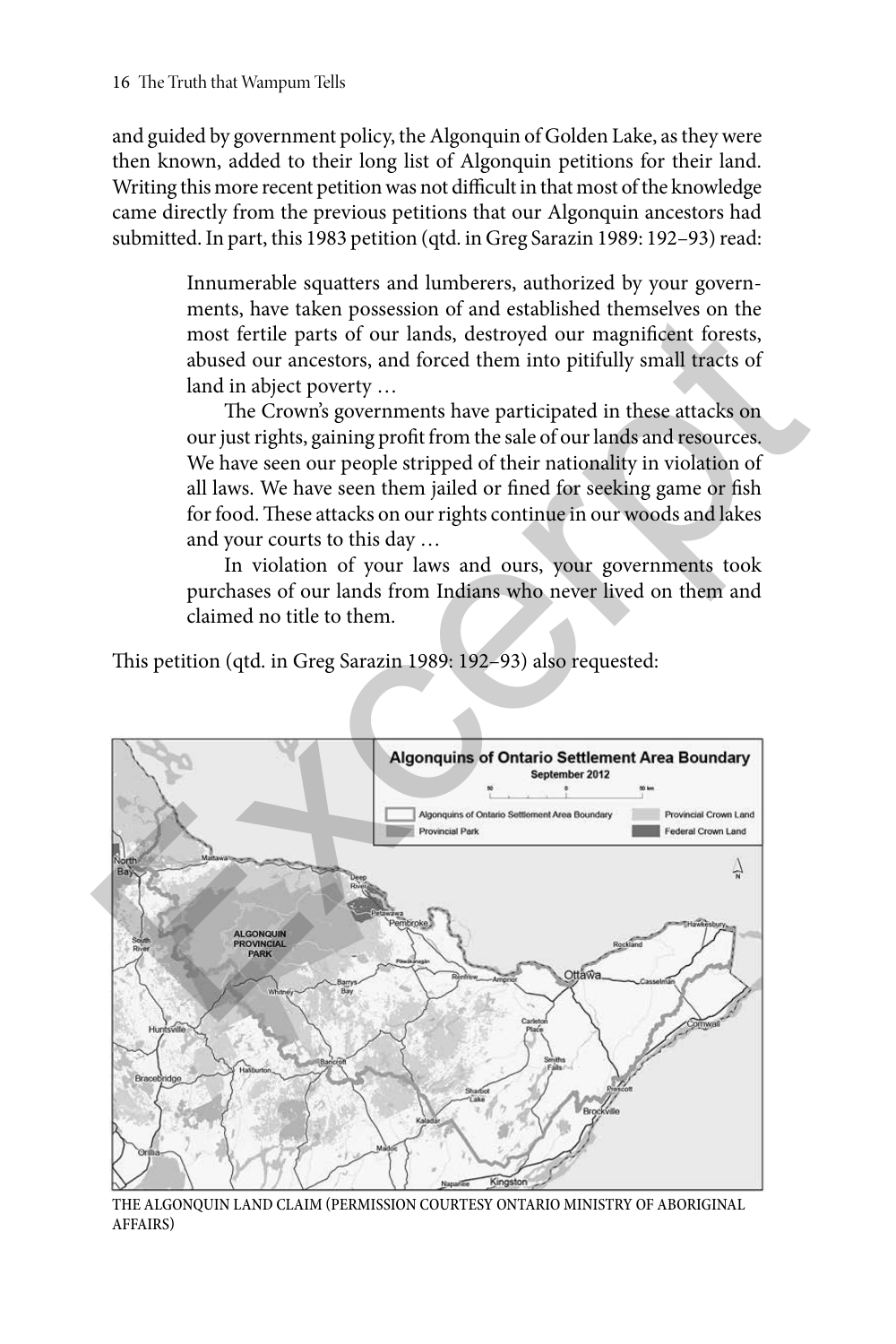All lands in the province of Ontario which form part of the watershed of the Ottawa River below the Mattawa River that are now in the possession of the Crown be immediately confirmed and recognized as belonging to our Nation; that the governments of Canada and of the province of Ontario make no use or disposition of these lands or any parts of them or any resources appertaining to them, without the consent of our Nation; that discussions begin with your governments under your personal auspices and direction to settle the questions of compensation for their past use and occupation of our lands and resources, and of compensation for the taking of those lands which have been patented.

Although at the time the federal government's land claims policy indicated that a response would be provided within twelve months, four years went by and Canada failed to follow through. In 1987, the Ontario government indicated it would respond by June 1988. This date came and went with no response. During this time the dispossession of Algonquin land increased at an accelerated rate. In fact, the Ontario government argued that it intended to continue to engage with the relinquishment of Crown lands as they saw fit. As such, Algonquin land was sold to potential developers at a new subsidized rate (Greg Sarazin 1989: 194). Furthermore, four new provincial parks were created within Algonquin territory: Opeongo Provincial Park in 1985; Lower Madawaska River Provincial Park in 1989; Ottawa River Provincial Park in 1989; and Upper Madawaska River Provincial Park in 1989 (Ministry of Natural Resources, personal communication). under your personal auspices and direction to settle the questions of compensation for their past use and occupation of our lands and resources, and of compensation for the taking of those lands which have been patented.<br>

In an effort to raise awareness of the Algonquin claims, and thus move the claims forward, on September 2, 1988, band members staged a friendly demonstration outside the eastern gate of Algonquin Provincial Park. Largely due to this demonstration, in October of that year federal and provincial government representatives took the figurative long trek from Ottawa to the reserve at Golden Lake.<sup>6</sup> During this meeting, the Algonquin inquired as to when they could expect a response to their land claims as they were eager to move on to the negotiation process. At this meeting they also expressed their concern with the practice of the provincial government selling off Algonquin land; in claiming their jurisdiction, they stated that their subsistence strategy of hunting, fishing, trapping and gathering would continue over their entire territory according to Algonquin Law. The Algonquin were assured that the federal and provincial cabinets would review the land claims by the end of 1988 and that we could expect a response by the end of January 1989 (Greg Sarazin 1989: 197). In addition, the Ontario government agreed to establish an interim agreement regarding some of the issues at hand. In the meantime the Algonquin were told they needed to prepare a Land Use Report documenting and explaining traditional Algonquin practices for the entire territory under claim.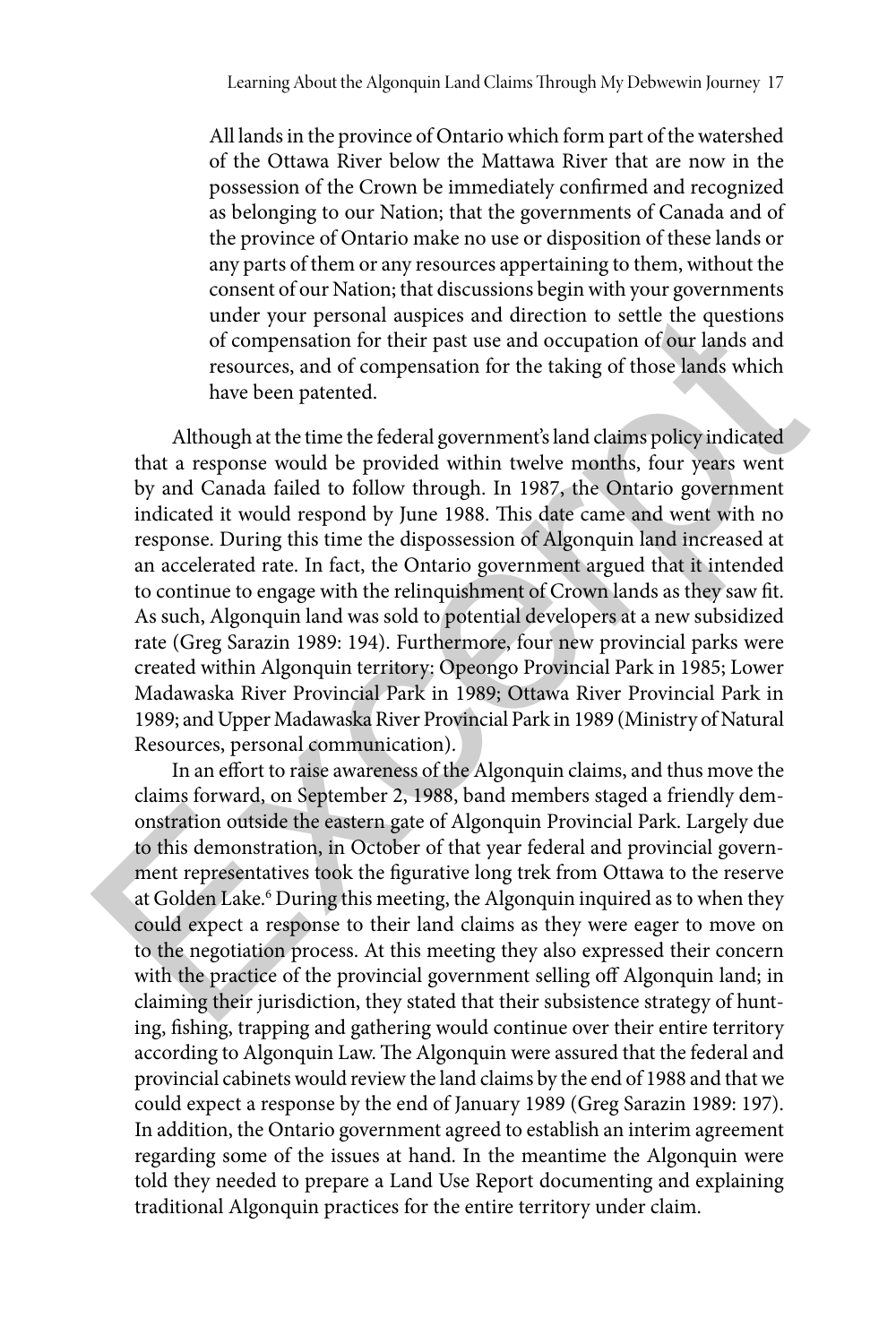The Land Use Report was submitted on April 25, 1989. The Algonquin were then presented with another request for more details on land use. They were also informed that the comprehensive claims branch of the federal government, the arm responsible for addressing claims put forward by Indigenous nations, was not prepared to submit the Algonquin land claims because in their opinion it would be rejected. Furthermore, they were also told the provincial government would not move forward without the federal government's participation (Greg Sarazin 1989: 198–200). Contradicting this latter statement, it was on June 15, 1991, when the provincial government committed to negotiating with the Algonquin, and on December 7, 1992, the federal government announced they too would join the process (see Gehl 2004). However, the Ontario government only committed to negotiating after qualifying that acceptance of the claims did not mean that Ontario was admitting to legal liability (Ontario Secretariat for Aboriginal Affairs, n.d.). Regardless, the Algonquin land claims was accepted 220 years after the first Algonquin petition was submitted in 1772 and a total of 230 years after the Algonquin Nation facilitated the Treaty at Niagara of 1764 where the *Royal Proclamation* of 1763 was ratified.

On August 25, 1994, the Algonquin, the Canadian federal government and the Ontario provincial government signed a framework to guide the negotiation process (Canada 1994). An onas *Negotiation Bulletin* noted this day as a historic moment (onas 1994: 1). When reading this onas publication, it became clear to me that the Algonquin referred to were the band members of Pikwàkanagàn First Nation, my *kokomis'* community. Non-status Algonquin were yet to be officially involved.

The Ontario Algonquin claims area is described as 36,000 square kilometres (8.9 million acres) that falls between the Ottawa and Mattawa River watersheds and includes most of Algonquin Park as well as the Canadian Forces Base in Petawawa and the National Capital Region including Parliament Hill (onas 2001). Within this claims area, "59 percent is privately held patented land, 21 percent of the land mass is within Algonquin Park, 16 percent is land held by Ontario as public lands and by provincial Crown corporations, and 4 percent is federal Crown land" (onas 2001: n.p.). Lastly, it has been argued that the Algonquin land claims is the largest, geographically speaking, and the most complex, in that more than one million people reside and work within Algonquin territory (onas 2001). Sarazin 1989: 198-200). Contradicting this latter statement, it was on June 15, 1991, when the provincial government committed to negotiating with the Algonquin, and on December 7, 1992, the federal government announced t

After more than twenty years since the provincial and federal government accepted the Algonquin land claims, Canada's offer was tabled in March of 2013. The date of ratification has not yet been established.

#### How My Story Unfolds

The story of my truth that follows is organized around my Debwewin Journey, which consists of the two circles of knowledge. I begin each chapter with a heartfelt element of my story. I then move on offering mind knowledge, which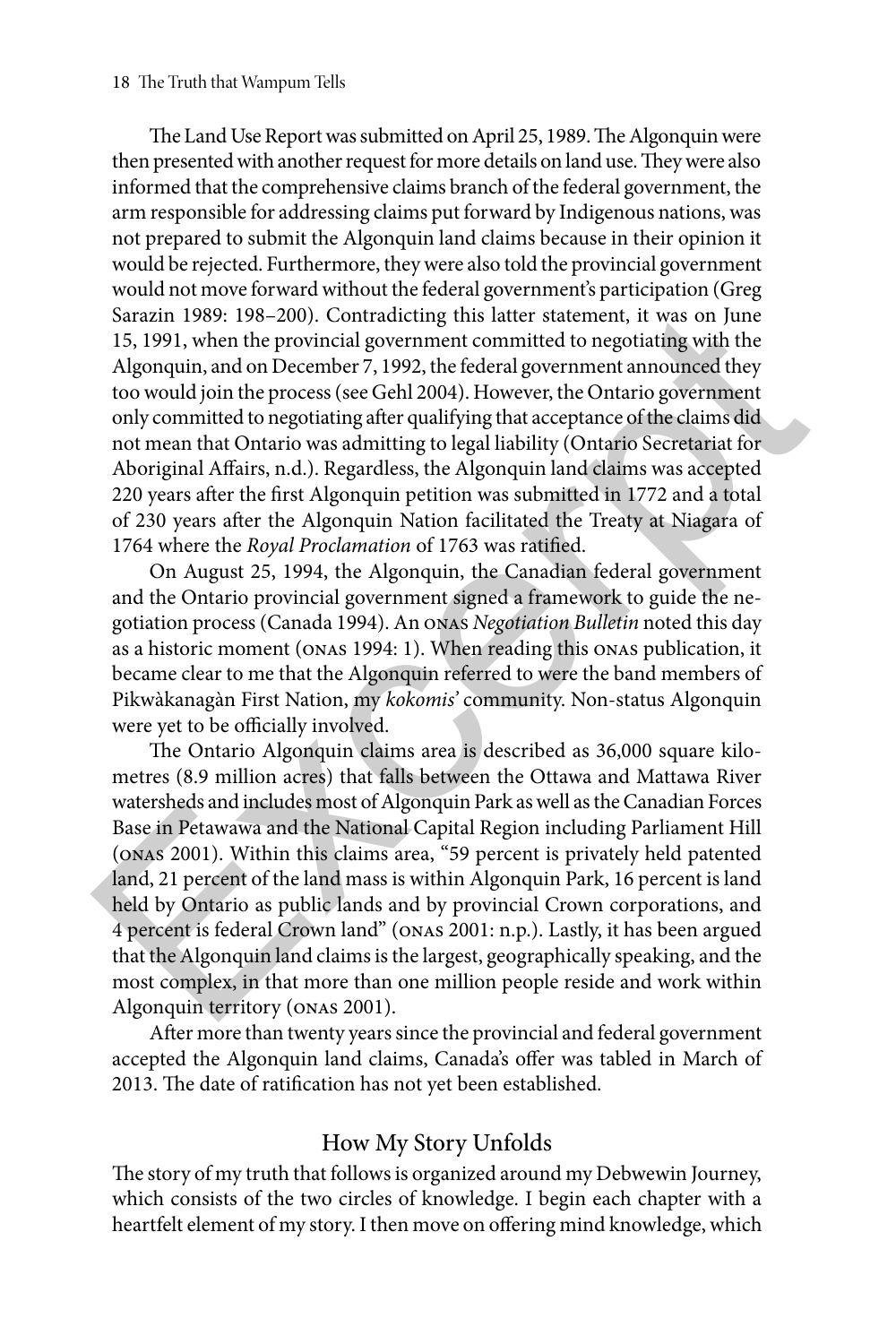includes my experiential knowledge and a review of the academic literature. I end each part of my story with an introspection of what I learned. This process of learning is non-linear, but is rather circular and somewhat chaotic. This way of offering my story is unlike most Western analyses, which have clear beginnings and endings.

Chapter Two is about Algonquin contact history, as I wanted to know more about where the Algonquin were located. I begin with a heartfelt story of my family's many long drives into Algonquin territory. Next, I discuss my experience with Algonquin Enrolment Law (AEL), the process used to identify and enroll Algonquin for consultation purposes, and its many controversies. As I experienced it, "enrolment" is specific as it did not include a process of defining citizenship. I also address the emergence of a new principal negotiator for the Algonquin. Several questions came to my mind and after turning to the academic literature and through introspection I learned that before European people arrived and before colonization the Algonquin were once a strong and independent nation.

Chapter Three explores the treaty, land claims and self-government process. I begin with a heartfelt story about the time I received my traditional name, which offered me guidance in my learning process. Afterwards, drawing on my experience, I begin with discussing the Algonquin hunt, the subject of which seemed to forever dominate far too many of our community meetings and newsletters. Surely, I thought, the land claims process was more than about hunting. Drawing from my experience I also discuss the lack of unity between the status and non-status Algonquin and our relationship with the Ministry of Natural Resources (mnr), who interfered with our process of jurisdictional expansion when allowing certain people access to the distribution process of hunting tags. I also discuss the poor attendance at community meetings. Once again, through this experience several questions came to mind and I turned to the academic literature to help me learn. I needed to understand how it was that the Algonquin were denied a treaty. In my search for knowledge I also turned to the federal government's 1987 *Comprehensive Land Claims Policy* as it guides the current land claims process. In my process I learned that Canada continues to deny Algonquin people their rightful share of land and resources. of my family's many long drives into Algonquin territory. Next, I discuss my experience with Algonquin Enrolment Law (aEL), the process used to identify and enroll Algonquin for consultation purposes, and its many controv

In Chapter Four, on the Algonquin Negotiation Representative election process, I begin with offering a heartfelt story of my family's visit to the Canadian National Exhibition and my father's godfather. A key part of the Algonquin land claims and self-government process was the anr election, which was intended to establish Algonquin leaders to sit at the main negotiation table with the federal and provincial governments. From my not-so-pleasant experience with this election process many things came to my mind and I was drawn to the strength and guidance of the Anishinaabe creation and migration stories, which are fundamental teachings for the Anishinaabeg. These stories taught me more about Algonquin land and waterscapes, such as our sacred